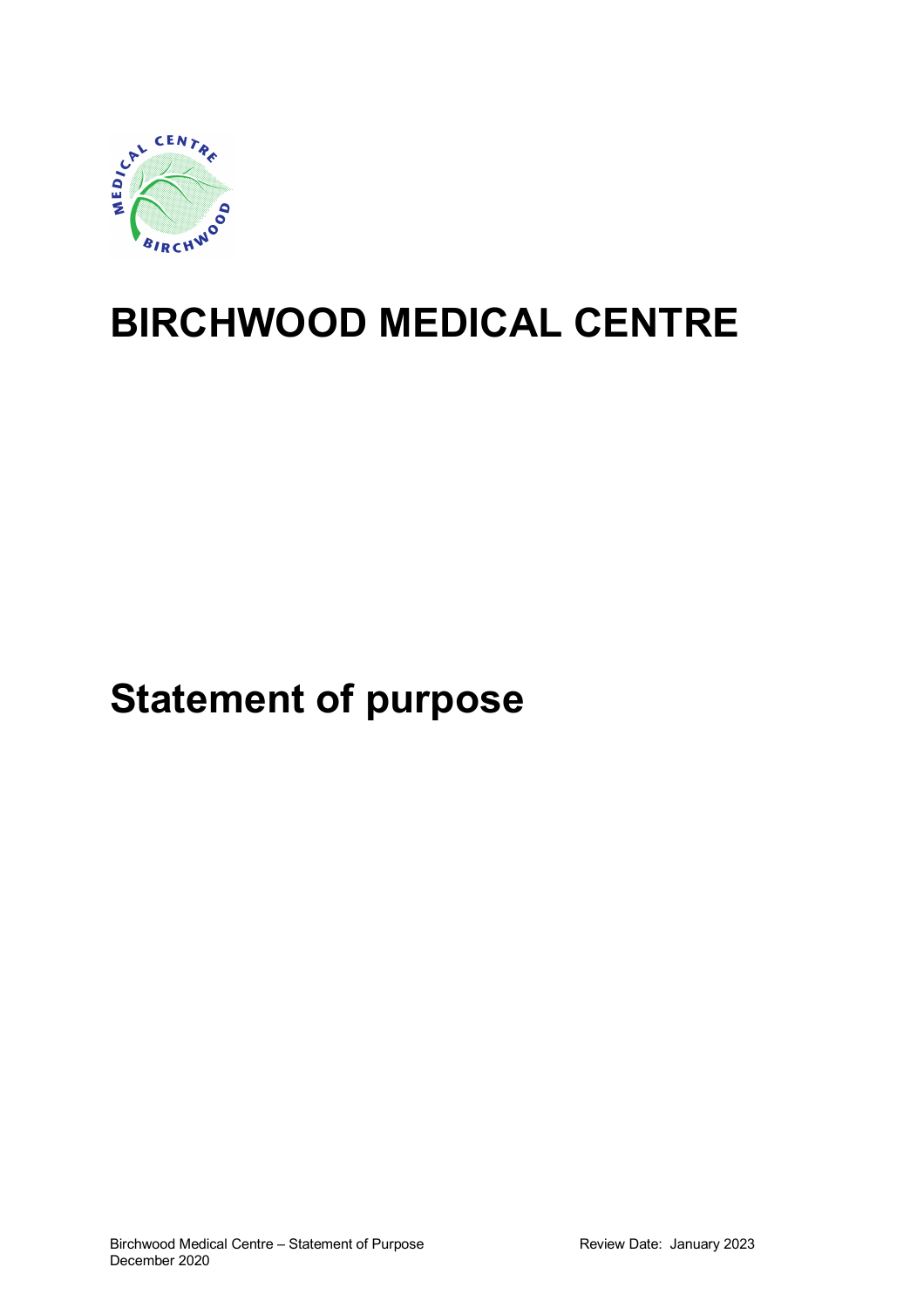## **Statement of purpose**

Health and Social Care Act 2008

| <b>Version</b> | <b>Date of next review</b> January 2023 |  |
|----------------|-----------------------------------------|--|
|                |                                         |  |

| <b>Service provider</b>                                                                                                                                      |                                 |  |
|--------------------------------------------------------------------------------------------------------------------------------------------------------------|---------------------------------|--|
| <b>Name</b>                                                                                                                                                  | Dr A K Patiniott & Partners     |  |
| <b>Address line 1</b>                                                                                                                                        | <b>Birchwood Medical Centre</b> |  |
| <b>Address line 2</b>                                                                                                                                        | 15 Benson Road, Birchwood       |  |
| <b>Town/city</b>                                                                                                                                             | Warrington                      |  |
| County                                                                                                                                                       | Cheshire                        |  |
| Post code                                                                                                                                                    | WA3 7PJ                         |  |
| <b>Main telephone</b>                                                                                                                                        | 01925 823502                    |  |
| <b>ID numbers</b><br>Where this is an updated version of the statement of purpose, please provide the<br>service provider and registered manager ID numbers: |                                 |  |
| <b>Service provider ID</b>                                                                                                                                   | 1-199777757                     |  |
| <b>Registered manager ID</b>                                                                                                                                 | CON1-572306522                  |  |

## **Aims and objectives**

Birchwood Medical Centre is a general medical practice which provides primary care medical services to its registered population. The practice team is composed of a partnership of general practitioners, a practice manager, a nurse clinician, practice nurses, healthcare assistants, a physiotherapist and secretarial and administrative staff who aim to provide high quality healthcare services in a professional and efficient way. The practice has a focus on training and works with other community services to provide holistic care.

As the first point of contact within the health care system the practice aims to provide good access to those who are ill or need advice, dealing with all health problems regardless of the age, sex or any other characteristic or disability of the patient concerned. This access may be at the surgery at a designated appointment time or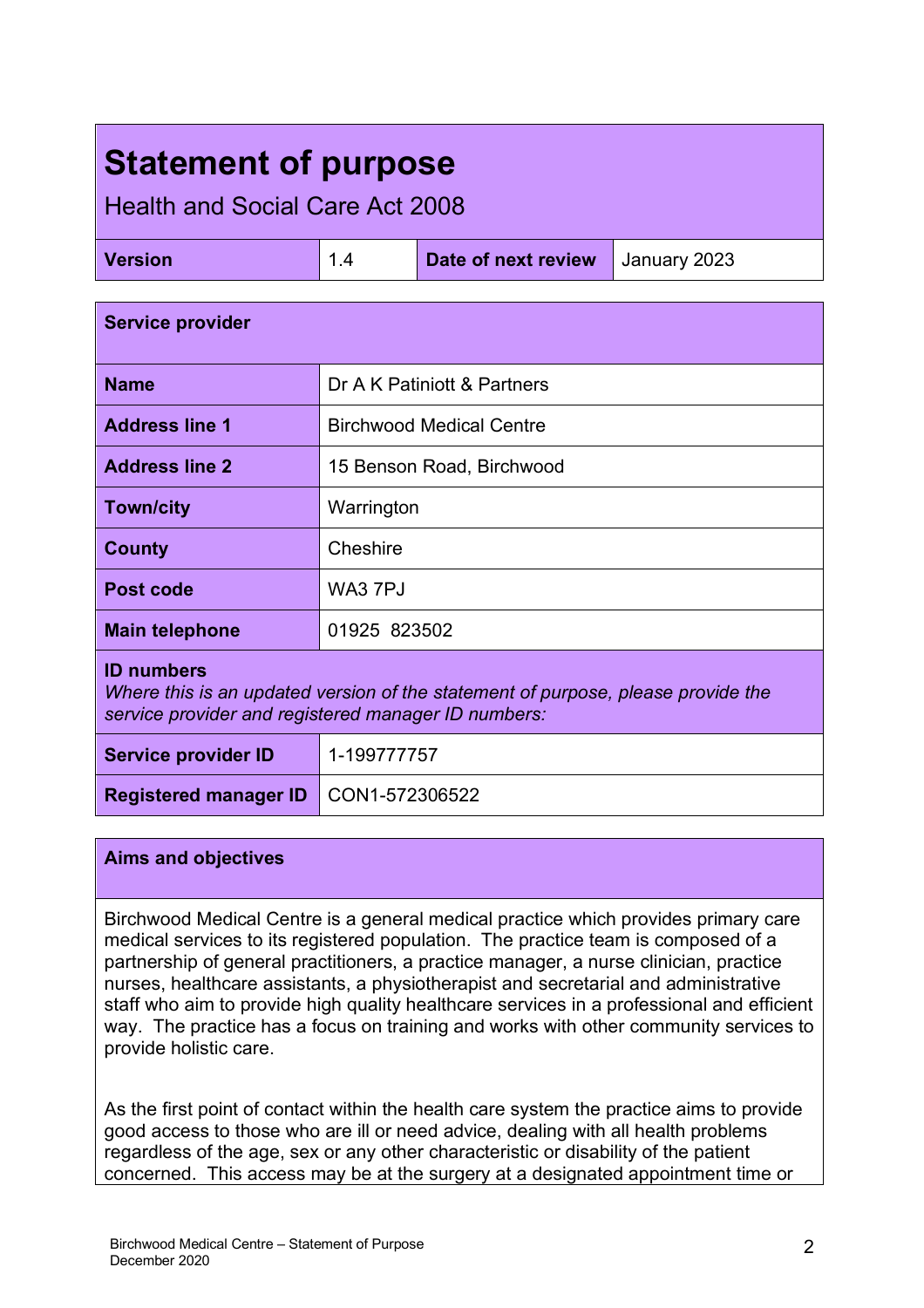on a home visit.

The practice aims to provide care that is patient-centred and tailored to the individual and benefits from a doctor/patient relationship built up over time by the provision of continuity of care. Patients will be involved in decisions about their care planning and regular satisfaction surveys will be conducted and the results used to further improve the service. Complaints will be handled promptly and according to the practice policy.

The practice manages both acute and chronic health problems and aims to improve health outcomes for patients with a chronic disease by managing them in an organised way with a comprehensive call and recall system. It also aims to actively promote health and well being with appropriate and effective intervention.

The practice is committed to ensuring that patients and their carers are treated with respect and that there is a managed healthcare environment which minimises the risk of infection to patients, staff and carers.

The practice endeavours to make efficient use of health care resources through coordinating care, reflecting on performance, working with other professionals in the primary care setting and by managing the interface with secondary care, but taking an advocacy role for the patient when it is needed. We are part of the East Warrington Primary Care Network (PCN) with two other local practices and we work closely together, along with other healthcare staff and organisations, providing integrated services to the local population.

During the current 2020 Covid-19 pandemic the practice will be using a satellite site for patients who are suspected of having or have tested positive for Covid-19 who require some form of medical assessment that cannot be dealt with remotely. This site will be manned by GP's from our own Primary Care Network along with those from the other Warrington PCN's. This will allow all shielded and non-Covid patients requiring a face to face assessment to be seen in a safer environment at the practice, as well as helping to protect practice staff and maintain the service.

Also during the Covid-19 pandemic, from December 2020, the practice will be offering a service for Covid Vaccinations from the Warrington Wolves East Wing as a satellite site of our practice.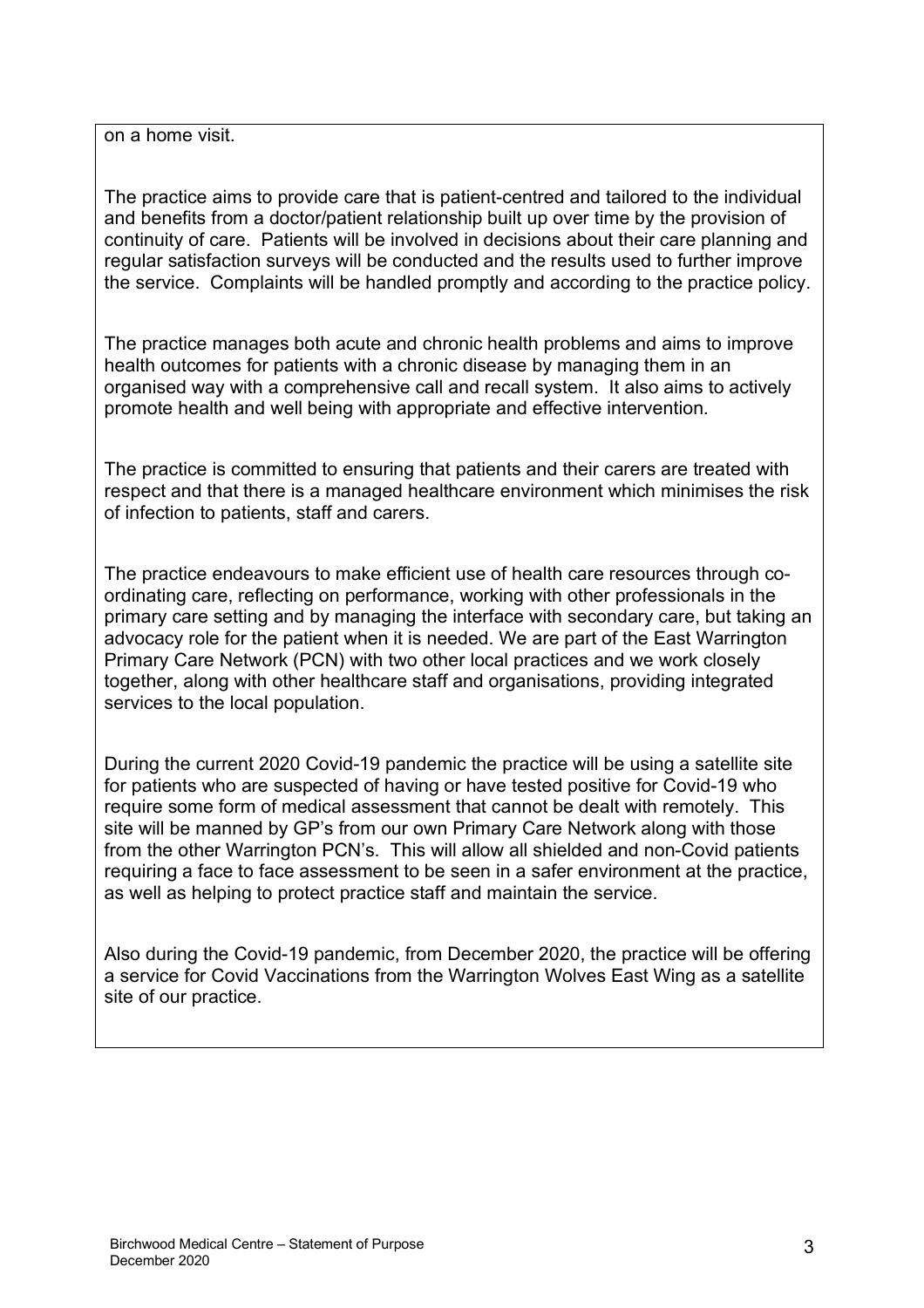| <b>Legal status</b>                                                                                                                                                                                     |                                                                                                                                                                                                        |  |
|---------------------------------------------------------------------------------------------------------------------------------------------------------------------------------------------------------|--------------------------------------------------------------------------------------------------------------------------------------------------------------------------------------------------------|--|
| <b>Partnership</b>                                                                                                                                                                                      | Yes                                                                                                                                                                                                    |  |
| List the names of all partners                                                                                                                                                                          | 1. Dr Anthony Kieron Patiniott<br>2. Dr Abraham Joseph<br>3. Dr Jennifer Louise Bright                                                                                                                 |  |
| Are you a charity?                                                                                                                                                                                      | <b>No</b>                                                                                                                                                                                              |  |
| <b>Regulated activity 1</b><br>As shown on your certificate of<br>registration                                                                                                                          | Treatment of disease, disorder or injury                                                                                                                                                               |  |
| <b>Services</b><br>What services, care and/or<br>treatment do you provide for this<br>regulated activity? (For example<br>GP, dentist, acute hospital, care<br>home with nursing, sheltered<br>housing) | Treatment for acute conditions<br>Ongoing treatment for long-term conditions<br><b>Emergency treatment</b><br>Nursing care<br>Palliative care<br>Giving of vaccinations/immunisations<br>Physiotherapy |  |
| <b>Locations</b><br>As listed on your certificate of registration. Please repeat the section below for each<br>location for this regulated activity                                                     |                                                                                                                                                                                                        |  |
| <b>Location 1:</b>                                                                                                                                                                                      |                                                                                                                                                                                                        |  |
| <b>Name of location</b>                                                                                                                                                                                 | <b>Birchwood Medical Centre</b>                                                                                                                                                                        |  |
| <b>Address line 1</b>                                                                                                                                                                                   | 15 Benson Road                                                                                                                                                                                         |  |
| <b>Address line 2</b>                                                                                                                                                                                   | <b>Birchwood</b>                                                                                                                                                                                       |  |
| <b>Address line 3</b>                                                                                                                                                                                   | Warrington                                                                                                                                                                                             |  |
| <b>Address line 4</b>                                                                                                                                                                                   | Cheshire                                                                                                                                                                                               |  |
| <b>Address line 5</b>                                                                                                                                                                                   | WA3 7PJ                                                                                                                                                                                                |  |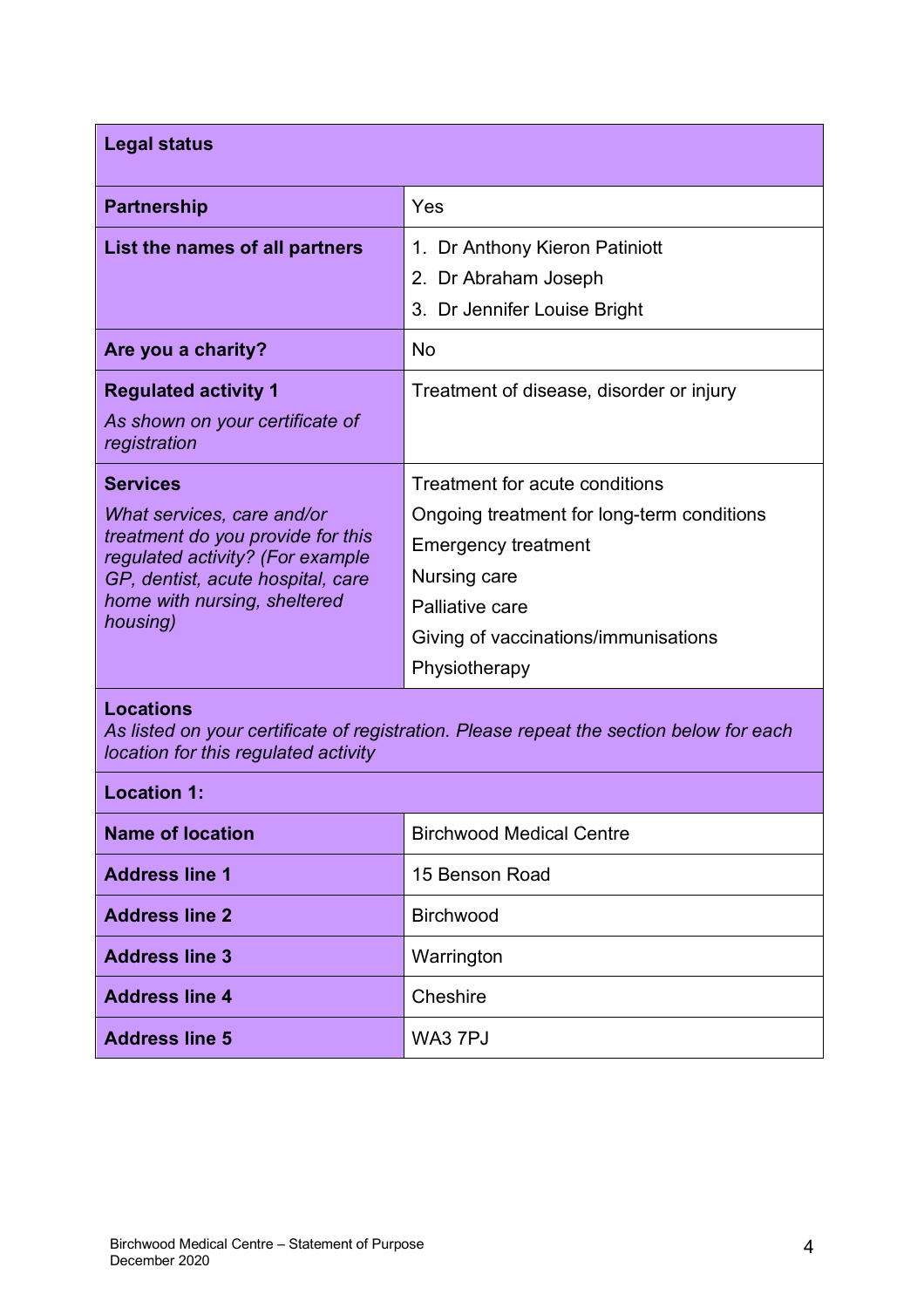| Brief description of location <sup>2</sup>                             | Primary medical care centre                   |
|------------------------------------------------------------------------|-----------------------------------------------|
|                                                                        |                                               |
|                                                                        |                                               |
|                                                                        |                                               |
|                                                                        |                                               |
| No of approved places/beds<br>(not $NHS$ ) <sup>3</sup>                | $\overline{0}$                                |
| Name and contact details of                                            | <b>Registered manager 1</b>                   |
| registered manager(s)<br>(if applicable) $4$                           | <b>Full name: Dr Anthony Kieron Patiniott</b> |
| Full name, business address,<br>telephone number and email             | Proportion of working time spent at each      |
| address of each registered                                             | location (for job share posts only):<br>N/A   |
| manager.<br>For each registered manager,                               |                                               |
| state which regulated activities and                                   | <b>Contact details:</b>                       |
| locations(s) they manage.                                              | Business address:                             |
| Copy and paste the sub-section if<br>they are more than two registered | <b>Birchwood Medical Centre</b>               |
| managers                                                               | 15 Benson Road                                |
|                                                                        | <b>Birchwood</b>                              |
|                                                                        | Warrington                                    |
|                                                                        | Cheshire                                      |
|                                                                        | WA3 7PJ                                       |
|                                                                        |                                               |
|                                                                        | Telephone: 01925 823502                       |
|                                                                        | Email: a.patiniott@nhs.net                    |
|                                                                        | <b>Locations: Birchwood Medical Centre</b>    |
|                                                                        |                                               |
|                                                                        |                                               |
|                                                                        |                                               |
|                                                                        | <b>Regulated activities:</b>                  |
|                                                                        | 1. Treatment of disease, disorder or injury   |
|                                                                        | 2. Surgical procedures                        |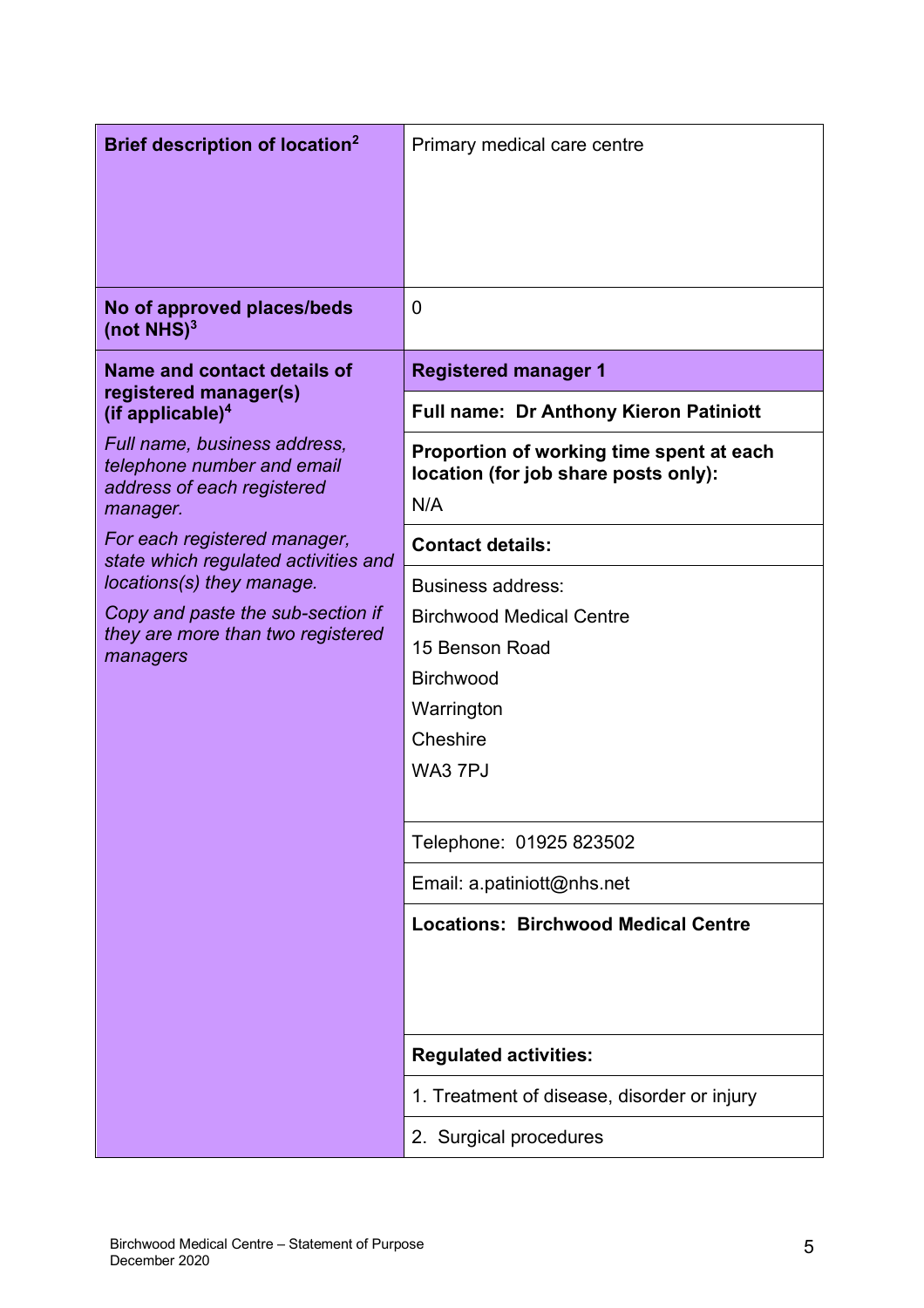|                                                       | 3. Diagnostic and screening procedures                 |              |
|-------------------------------------------------------|--------------------------------------------------------|--------------|
|                                                       | 4. Maternity and midwifery services                    |              |
|                                                       | 5. Family Planning Services                            |              |
| Service user band(s) at this<br>location <sup>5</sup> | Learning disabilities or autistic spectrum<br>disorder |              |
| Use $\boxtimes$                                       | Older people                                           |              |
|                                                       | Younger adults                                         |              |
|                                                       | Children 0-3 years                                     |              |
|                                                       | Children 4-12 years                                    | ΙI           |
|                                                       | Children 13-18 years                                   |              |
|                                                       | Mental health                                          | $\mathsf{L}$ |
|                                                       | Physical disability                                    |              |
|                                                       | Sensory impairment                                     |              |
|                                                       | Dementia                                               |              |
|                                                       | People detained under the Mental<br><b>Health Act</b>  |              |
|                                                       | People who misuse drugs and alcohol                    | ᆸ            |
|                                                       | People with an eating disorder                         |              |
|                                                       | Whole population                                       |              |
|                                                       | None of the above                                      |              |
|                                                       | Please give details:                                   |              |
| <b>Location 2:</b>                                    |                                                        |              |
|                                                       |                                                        |              |
| <b>Name of location</b>                               | <b>Face to Face Assessment Centre</b>                  |              |
| <b>Address line 1</b>                                 | <b>Bath Street Health and Wellbeing Centre</b>         |              |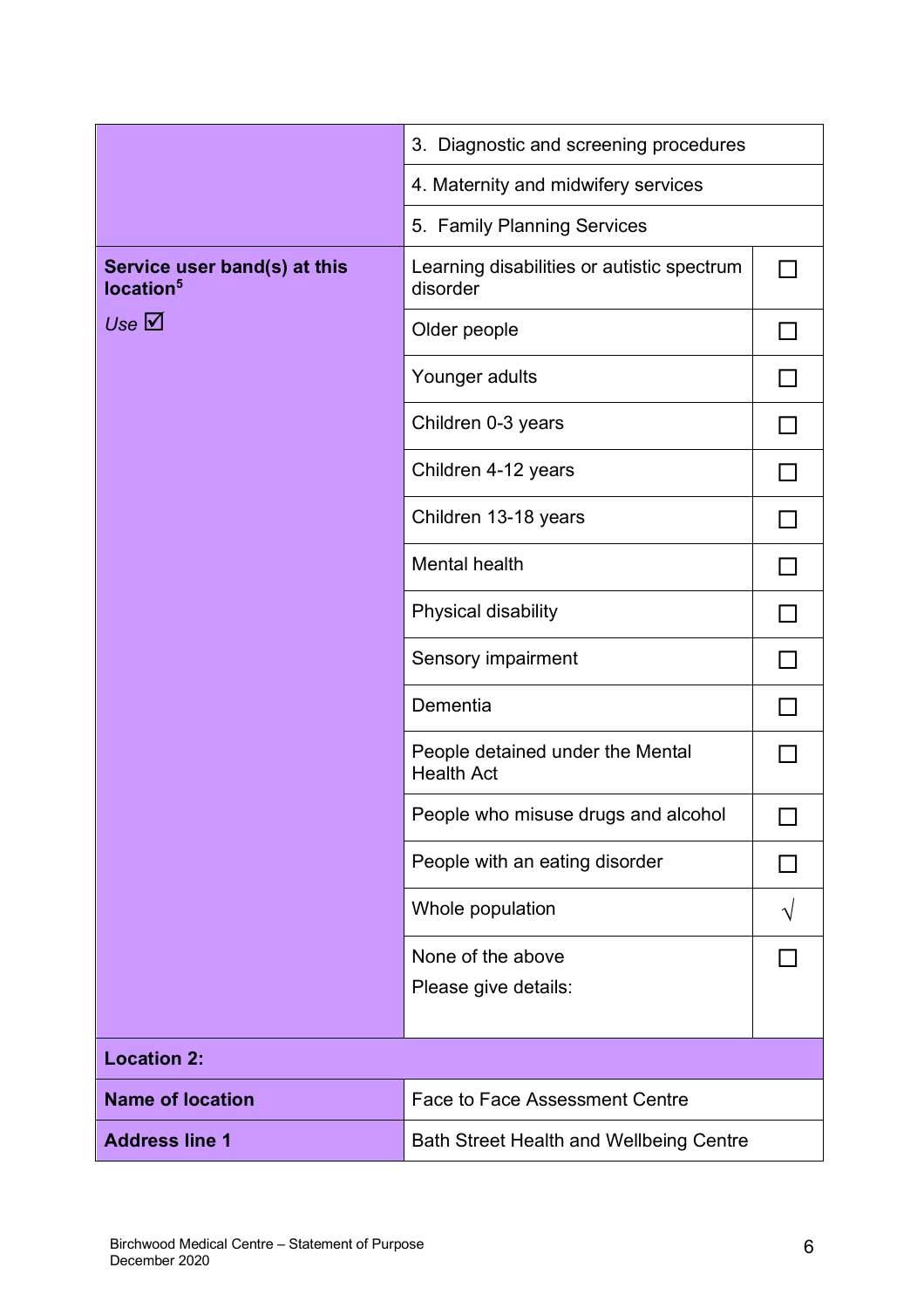| <b>Address line 2</b>                                                                                | <b>Legh Street</b>                                                                      |
|------------------------------------------------------------------------------------------------------|-----------------------------------------------------------------------------------------|
| <b>Address line 3</b>                                                                                |                                                                                         |
| <b>Address line 4</b>                                                                                | Warrington                                                                              |
| <b>Address line 5</b>                                                                                | <b>WA1 1UG</b>                                                                          |
| Brief description of location <sup>2</sup>                                                           | Primary medical care centre                                                             |
|                                                                                                      |                                                                                         |
|                                                                                                      |                                                                                         |
|                                                                                                      |                                                                                         |
| No of approved places/beds<br>(not $NHS$ ) <sup>3</sup>                                              | $\overline{0}$                                                                          |
| <b>Name and contact details of</b>                                                                   | <b>Registered manager 1</b>                                                             |
| registered manager(s)<br>(if applicable) $4$                                                         | <b>Full name: Dr Anthony Kieron Patiniott</b>                                           |
|                                                                                                      |                                                                                         |
| Full name, business address,<br>telephone number and email<br>address of each registered<br>manager. | Proportion of working time spent at each<br>location (for job share posts only):<br>N/A |
| For each registered manager,                                                                         | <b>Contact details:</b>                                                                 |
| state which regulated activities and<br>locations(s) they manage.                                    | <b>Business address:</b>                                                                |
| Copy and paste the sub-section if                                                                    | <b>Birchwood Medical Centre</b>                                                         |
| they are more than two registered                                                                    | 15 Benson Road                                                                          |
| managers                                                                                             | <b>Birchwood</b>                                                                        |
|                                                                                                      | Warrington                                                                              |
|                                                                                                      | Cheshire                                                                                |
|                                                                                                      | WA3 7PJ                                                                                 |
|                                                                                                      |                                                                                         |
|                                                                                                      | Telephone: 01925 823502                                                                 |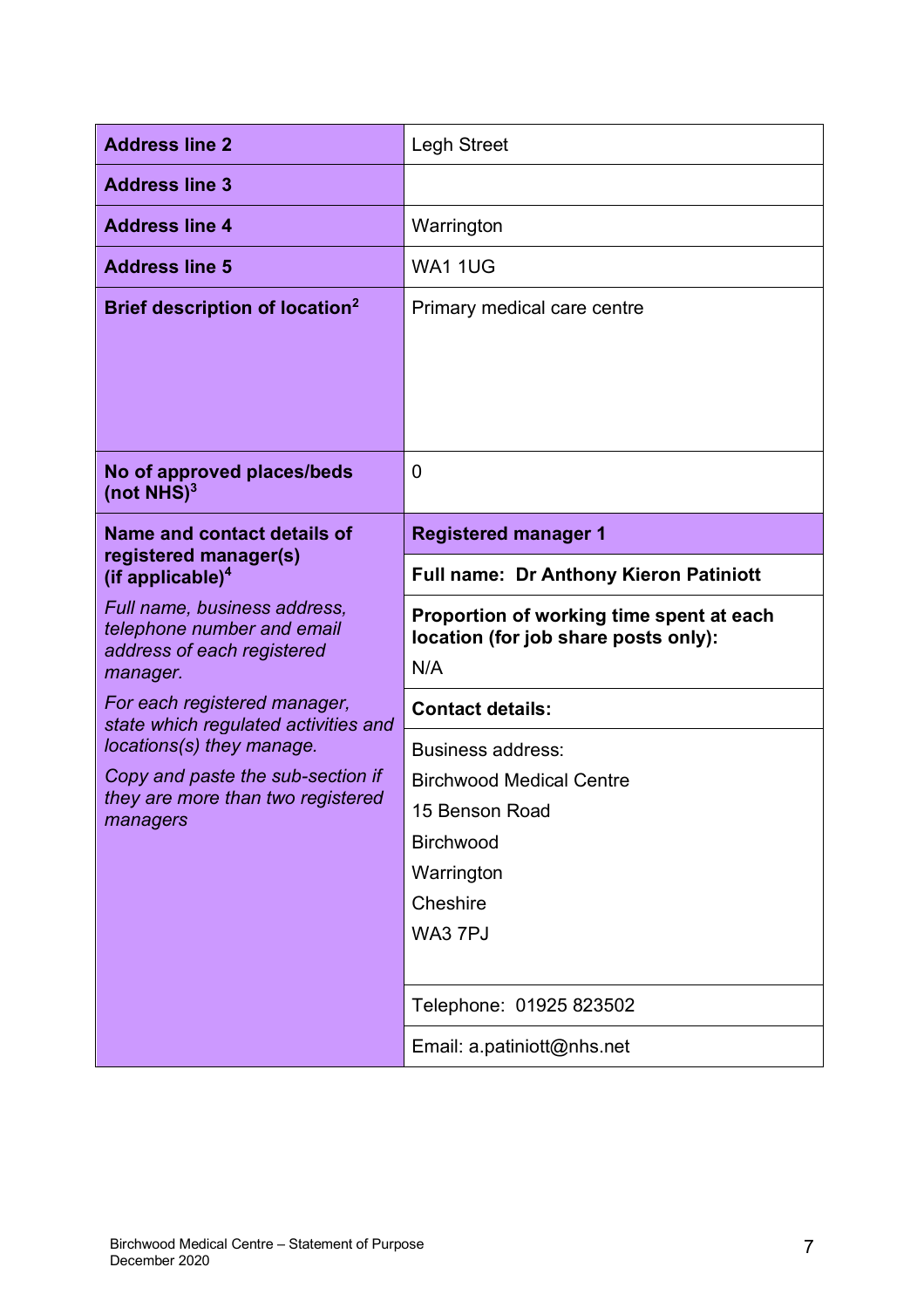|                                                       | <b>Locations: Face to Face Assessment Centre</b>       |  |
|-------------------------------------------------------|--------------------------------------------------------|--|
|                                                       |                                                        |  |
|                                                       |                                                        |  |
|                                                       | <b>Regulated activities:</b>                           |  |
|                                                       | 1. Treatment of disease, disorder or injury            |  |
|                                                       | 2. Surgical procedures                                 |  |
|                                                       | 3. Diagnostic and screening procedures                 |  |
|                                                       | 4. Maternity and midwifery services                    |  |
|                                                       | 5. Family Planning Services                            |  |
| Service user band(s) at this<br>location <sup>5</sup> | Learning disabilities or autistic spectrum<br>disorder |  |
| Use $\overline{\boxtimes}$                            | Older people                                           |  |
|                                                       | Younger adults                                         |  |
|                                                       | Children 0-3 years                                     |  |
|                                                       | Children 4-12 years                                    |  |
|                                                       | Children 13-18 years                                   |  |
|                                                       | Mental health                                          |  |
|                                                       | Physical disability                                    |  |
|                                                       | Sensory impairment                                     |  |
|                                                       | Dementia                                               |  |
|                                                       | People detained under the Mental<br><b>Health Act</b>  |  |
|                                                       | People who misuse drugs and alcohol                    |  |
|                                                       | People with an eating disorder                         |  |
|                                                       | Whole population                                       |  |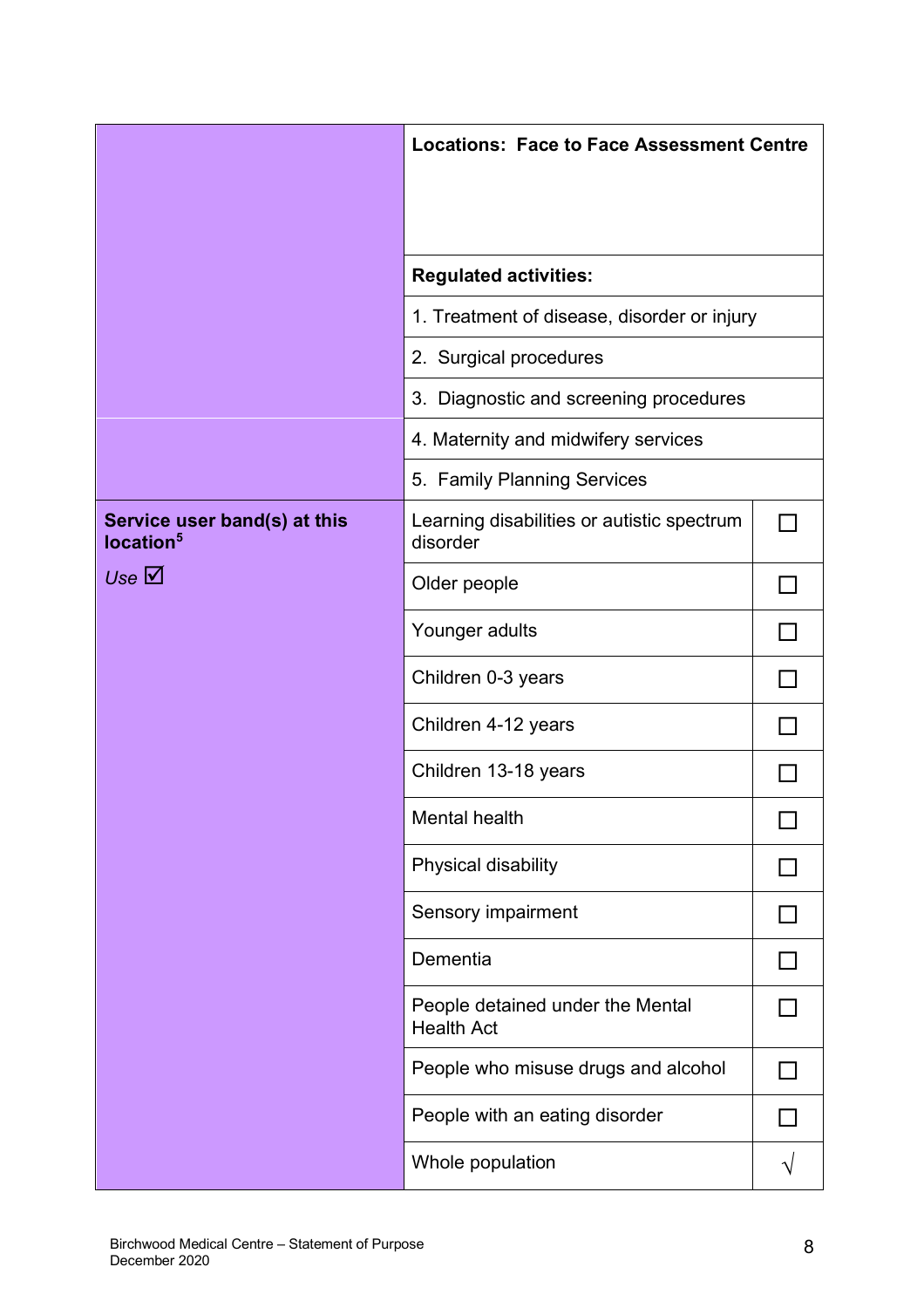|                                                                                          | None of the above<br>Please give details:                                        |  |
|------------------------------------------------------------------------------------------|----------------------------------------------------------------------------------|--|
|                                                                                          |                                                                                  |  |
| <b>Location 3:</b>                                                                       |                                                                                  |  |
| <b>Name of location</b>                                                                  | <b>Covid Vaccination Centre</b>                                                  |  |
| <b>Address line 1</b>                                                                    | <b>Warrington Wolves East Wing</b>                                               |  |
| <b>Address line 2</b>                                                                    | <b>Health Services at Wolves</b>                                                 |  |
| <b>Address line 3</b>                                                                    | <b>Halliwell Jones Stadium</b>                                                   |  |
| <b>Address line 4</b>                                                                    | Warrington                                                                       |  |
| <b>Address line 5</b>                                                                    | WA2 7NE                                                                          |  |
| Brief description of location <sup>2</sup>                                               | Community health services centre                                                 |  |
|                                                                                          |                                                                                  |  |
|                                                                                          |                                                                                  |  |
|                                                                                          |                                                                                  |  |
| No of approved places/beds<br>(not $NHS$ ) <sup>3</sup>                                  | 0                                                                                |  |
| Name and contact details of                                                              | <b>Registered manager 1</b>                                                      |  |
| registered manager(s)<br>(if applicable) $4$                                             | Full name: Dr Anthony Kieron Patiniott                                           |  |
| Full name, business address,<br>telephone number and email<br>address of each registered | Proportion of working time spent at each<br>location (for job share posts only): |  |
| manager.                                                                                 | N/A                                                                              |  |
| For each registered manager,                                                             | <b>Contact details:</b>                                                          |  |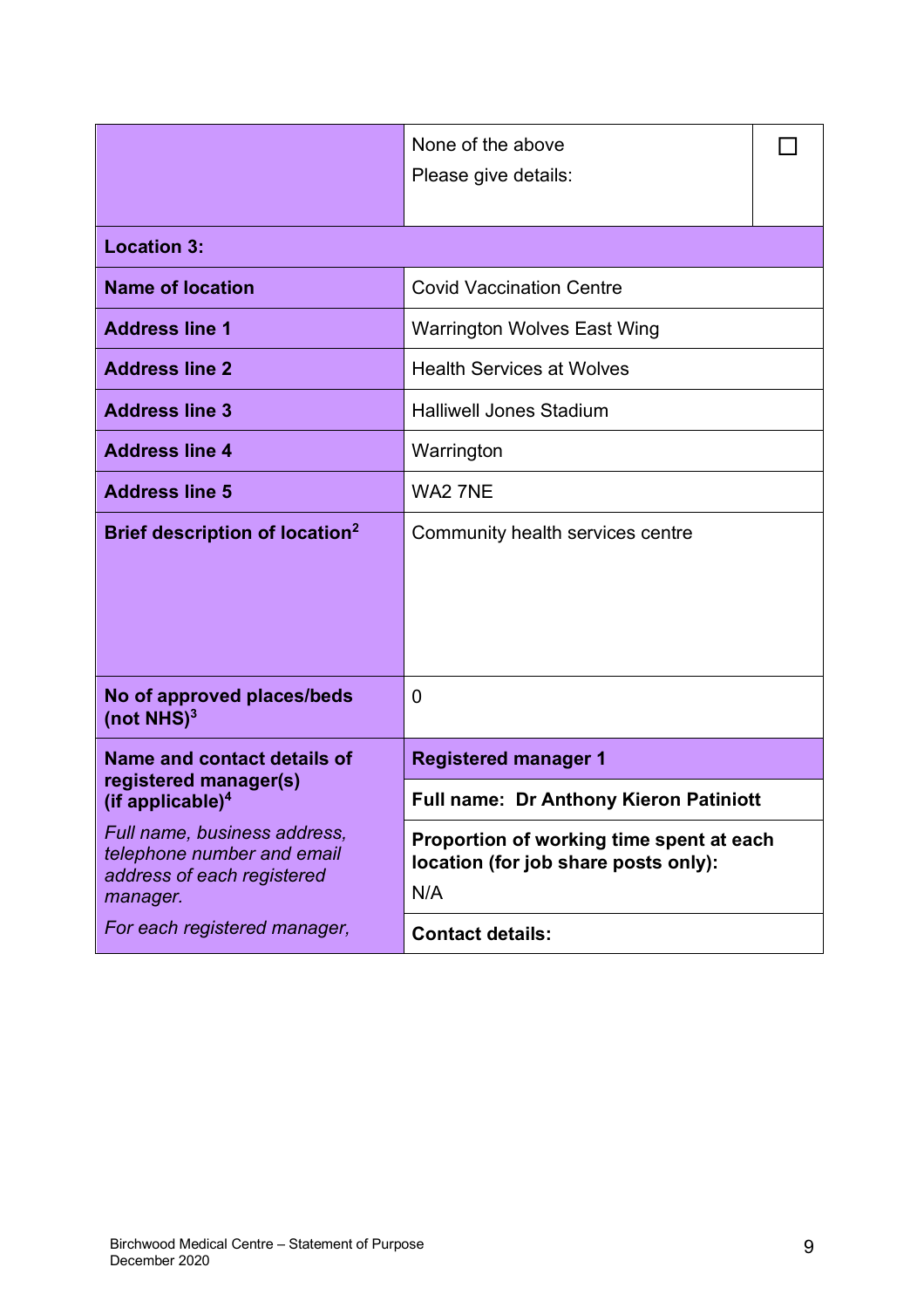| state which regulated activities and<br>locations(s) they manage.<br>Copy and paste the sub-section if<br>they are more than two registered<br>managers | <b>Business address:</b><br><b>Birchwood Medical Centre</b><br>15 Benson Road<br><b>Birchwood</b><br>Warrington<br>Cheshire<br>WA3 7PJ<br>Telephone: 01925 823502<br>Email: a.patiniott@nhs.net<br><b>Locations: Covid Vaccination Centre</b> |  |
|---------------------------------------------------------------------------------------------------------------------------------------------------------|-----------------------------------------------------------------------------------------------------------------------------------------------------------------------------------------------------------------------------------------------|--|
|                                                                                                                                                         | <b>Regulated activities:</b>                                                                                                                                                                                                                  |  |
|                                                                                                                                                         | 1. Treatment of disease, disorder or injury                                                                                                                                                                                                   |  |
|                                                                                                                                                         |                                                                                                                                                                                                                                               |  |
|                                                                                                                                                         | 2. Surgical procedures                                                                                                                                                                                                                        |  |
|                                                                                                                                                         | 3. Diagnostic and screening procedures                                                                                                                                                                                                        |  |
|                                                                                                                                                         | 4. Maternity and midwifery services                                                                                                                                                                                                           |  |
|                                                                                                                                                         | 5. Family Planning Services                                                                                                                                                                                                                   |  |
| Service user band(s) at this<br>location <sup>5</sup>                                                                                                   | Learning disabilities or autistic spectrum<br>disorder                                                                                                                                                                                        |  |
| Use $\overline{\boxtimes}$                                                                                                                              | Older people                                                                                                                                                                                                                                  |  |
|                                                                                                                                                         | Younger adults                                                                                                                                                                                                                                |  |
|                                                                                                                                                         | Children 0-3 years                                                                                                                                                                                                                            |  |
|                                                                                                                                                         | Children 4-12 years                                                                                                                                                                                                                           |  |
|                                                                                                                                                         | Children 13-18 years                                                                                                                                                                                                                          |  |
|                                                                                                                                                         | Mental health                                                                                                                                                                                                                                 |  |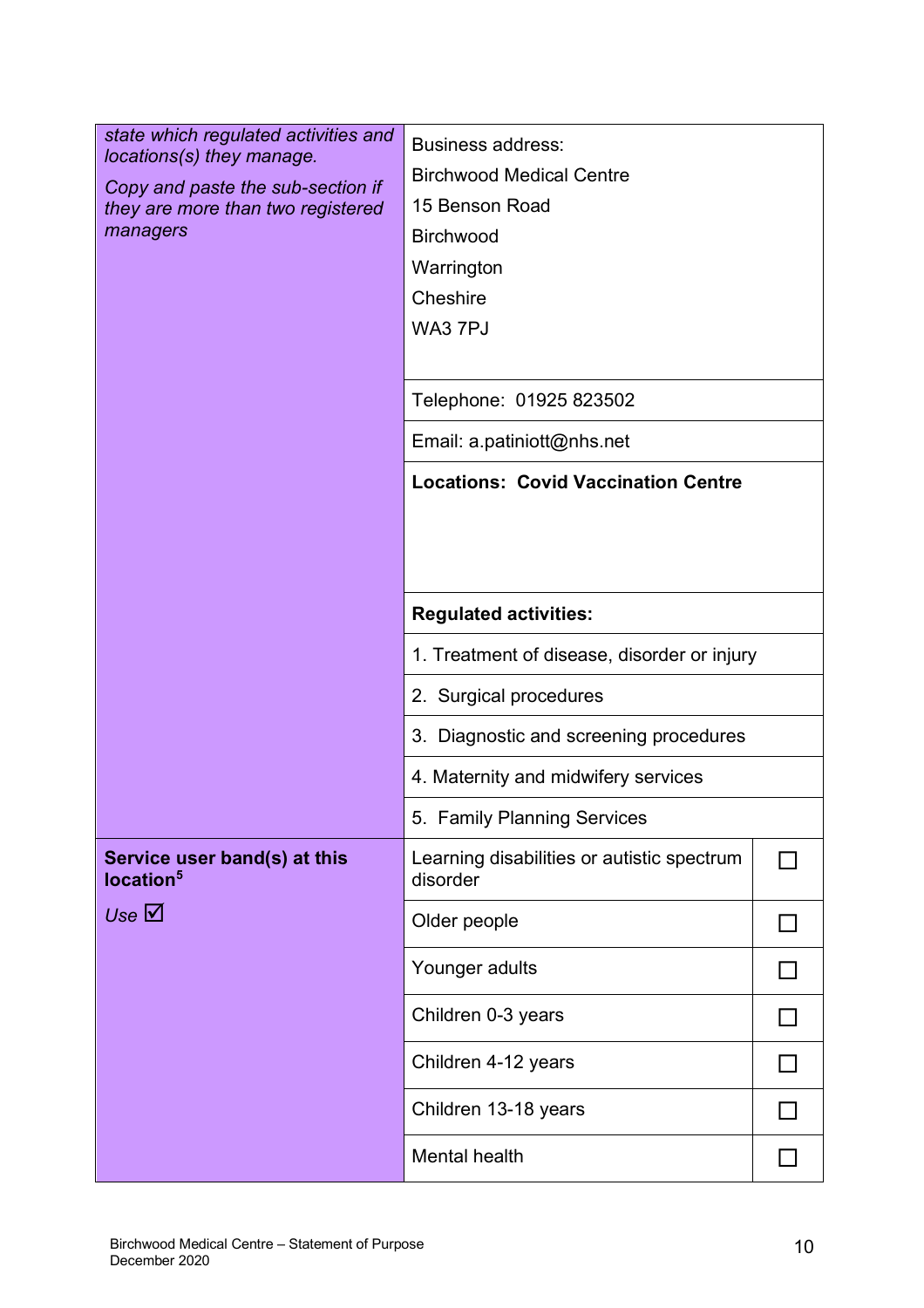| Physical disability                                   |  |
|-------------------------------------------------------|--|
| Sensory impairment                                    |  |
| Dementia                                              |  |
| People detained under the Mental<br><b>Health Act</b> |  |
| People who misuse drugs and alcohol                   |  |
| People with an eating disorder                        |  |
| Whole population                                      |  |
| None of the above                                     |  |
| Please give details:                                  |  |
|                                                       |  |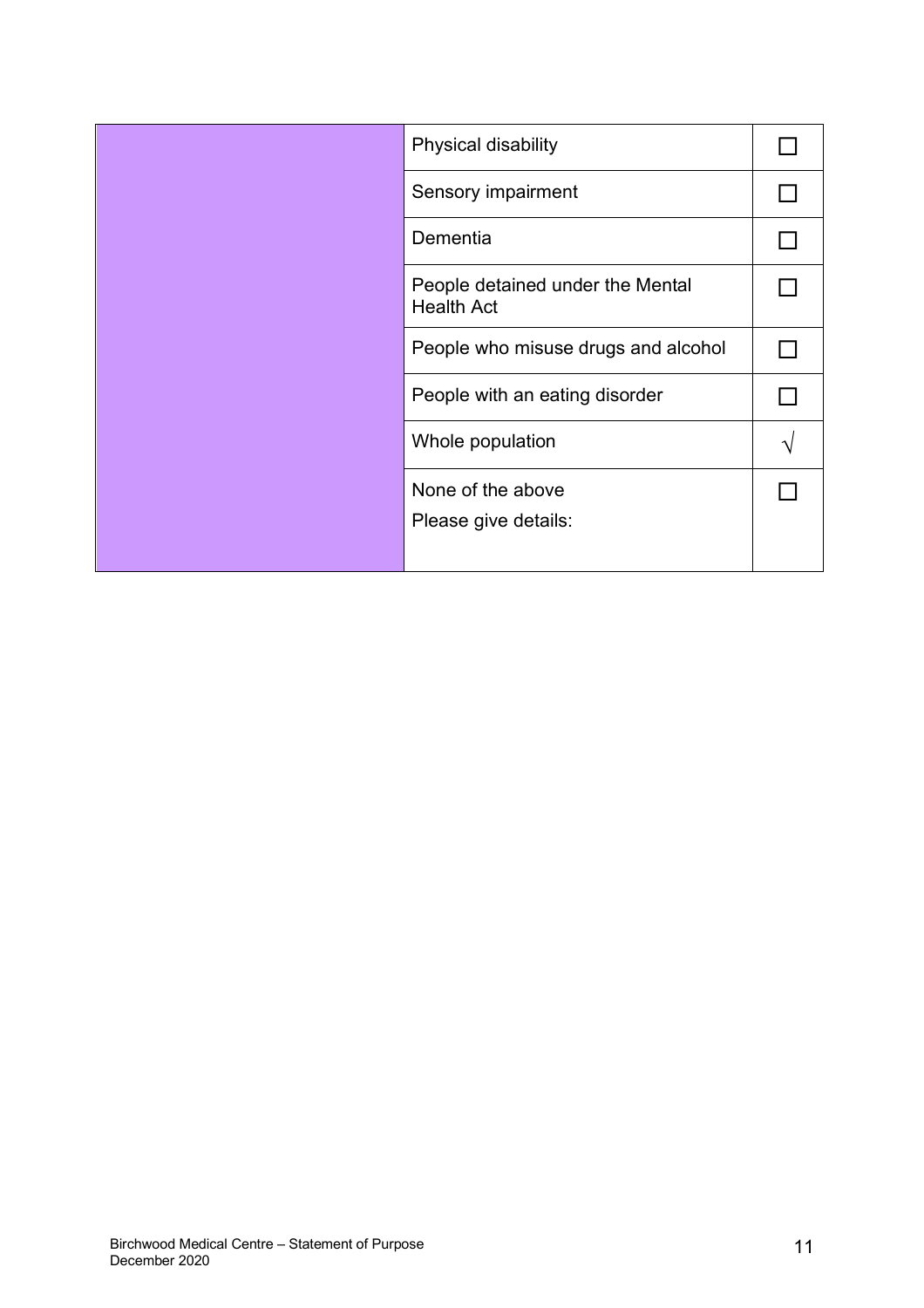| <b>Regulated activity 2</b>                                           | Surgical procedures                                                                     |
|-----------------------------------------------------------------------|-----------------------------------------------------------------------------------------|
| As shown on your certificate of<br>registration                       |                                                                                         |
| <b>Services</b>                                                       | Excision of skin lesions                                                                |
| What services, care and/or                                            | <b>Incisions</b>                                                                        |
| treatment do you provide for this<br>regulated activity? (For example | Joint injections                                                                        |
| GP, dentist, acute hospital, care<br>home with nursing, sheltered     | Aspiration                                                                              |
| housing)                                                              | Contraceptive implants                                                                  |
|                                                                       |                                                                                         |
| <b>Locations</b><br>location for this regulated activity              | As listed on your certificate of registration. Please repeat the section below for each |
| <b>Location 1:</b>                                                    |                                                                                         |
| <b>Name of location</b>                                               | <b>Birchwood Medical Centre</b>                                                         |
| <b>Address line 1</b>                                                 | 15 Benson Road                                                                          |
| <b>Address line 2</b>                                                 | <b>Birchwood</b>                                                                        |
| <b>Address line 3</b>                                                 | Warrington                                                                              |
| <b>Address line 4</b>                                                 | Cheshire                                                                                |
| <b>Address line 5</b>                                                 | WA3 7PJ                                                                                 |
| Brief description of location <sup>2</sup>                            | Primary medical care centre                                                             |
|                                                                       |                                                                                         |
|                                                                       |                                                                                         |
|                                                                       |                                                                                         |
| No of approved places/beds<br>(not NHS) <sup>3</sup>                  | 0                                                                                       |
| Name and contact details of                                           | <b>Registered manager 1</b>                                                             |
| registered manager(s)                                                 | <b>Full name: Dr Anthony Kieron Patiniott</b>                                           |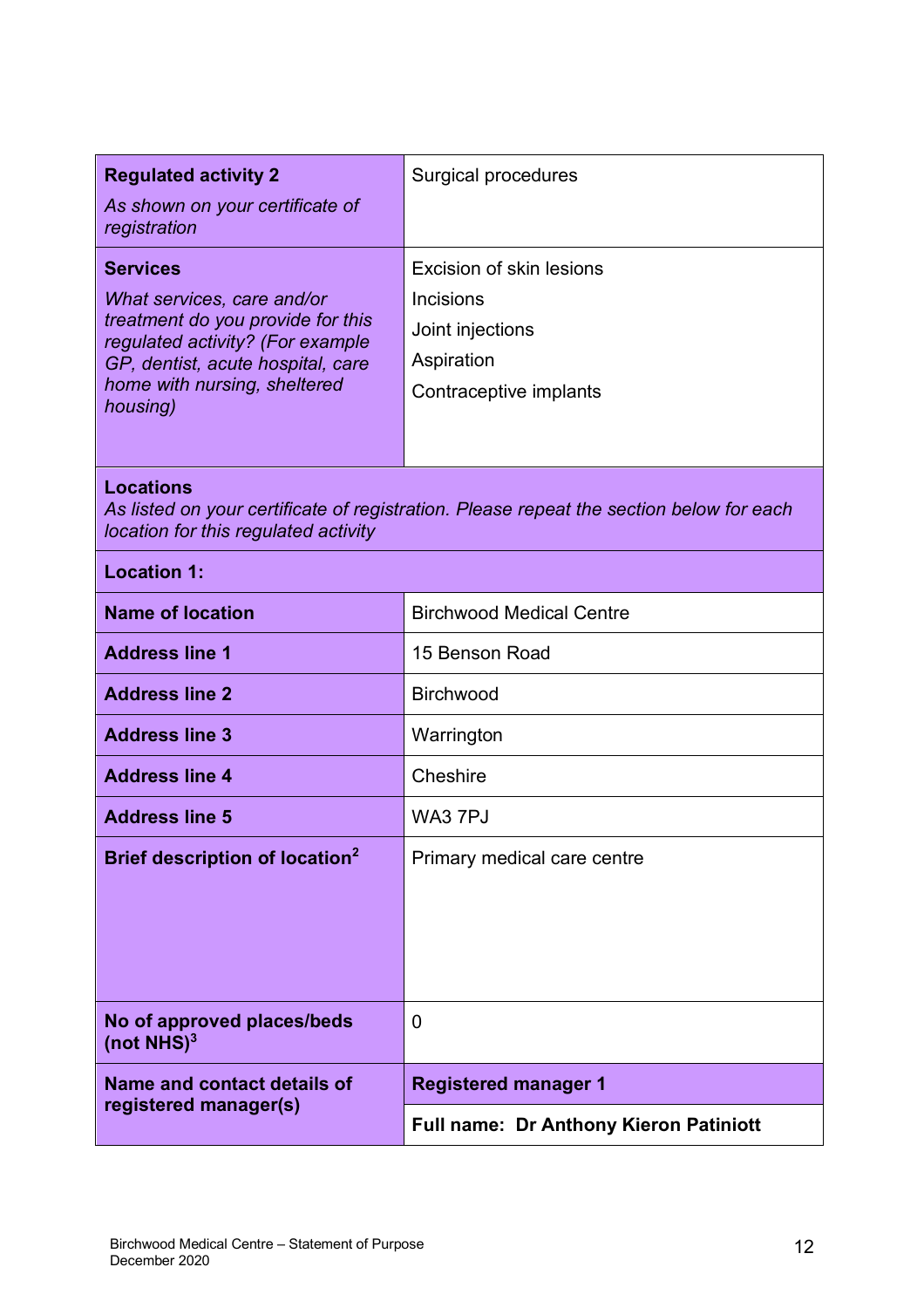| (if applicable) $4$<br>Full name, business address,<br>telephone number and email<br>address of each registered                                                                         | Proportion of working time spent at each<br>location (for job share posts only):<br>N/A                                                                                                                                                      |  |
|-----------------------------------------------------------------------------------------------------------------------------------------------------------------------------------------|----------------------------------------------------------------------------------------------------------------------------------------------------------------------------------------------------------------------------------------------|--|
| manager.                                                                                                                                                                                | <b>Contact details:</b>                                                                                                                                                                                                                      |  |
| For each registered manager,<br>state which regulated activities and<br>locations(s) they manage.<br>Copy and paste the sub-section if<br>they are more than two registered<br>managers | <b>Business address:</b><br><b>Birchwood Medical Centre</b><br>15 Benson Road<br><b>Birchwood</b><br>Warrington<br>Cheshire<br>WA3 7PJ<br>Telephone: 01925 823502<br>Email: apatiniott@nhs.net<br><b>Locations: Birchwood Medical Centre</b> |  |
|                                                                                                                                                                                         | <b>Regulated activities:</b>                                                                                                                                                                                                                 |  |
|                                                                                                                                                                                         | 1. Treatment of disease, disorder or injury                                                                                                                                                                                                  |  |
|                                                                                                                                                                                         | 2. Surgical procedures                                                                                                                                                                                                                       |  |
|                                                                                                                                                                                         | 3. Diagnostic and screening procedures                                                                                                                                                                                                       |  |
|                                                                                                                                                                                         | 4. Maternity and midwifery services                                                                                                                                                                                                          |  |
|                                                                                                                                                                                         | 5. Family Planning Services                                                                                                                                                                                                                  |  |
| Service user band(s) at this<br>location <sup>5</sup>                                                                                                                                   | Learning disabilities or autistic spectrum<br>disorder                                                                                                                                                                                       |  |
| Use $\boxtimes$                                                                                                                                                                         | Older people                                                                                                                                                                                                                                 |  |
|                                                                                                                                                                                         | Younger adults                                                                                                                                                                                                                               |  |
|                                                                                                                                                                                         | Children 0-3 years                                                                                                                                                                                                                           |  |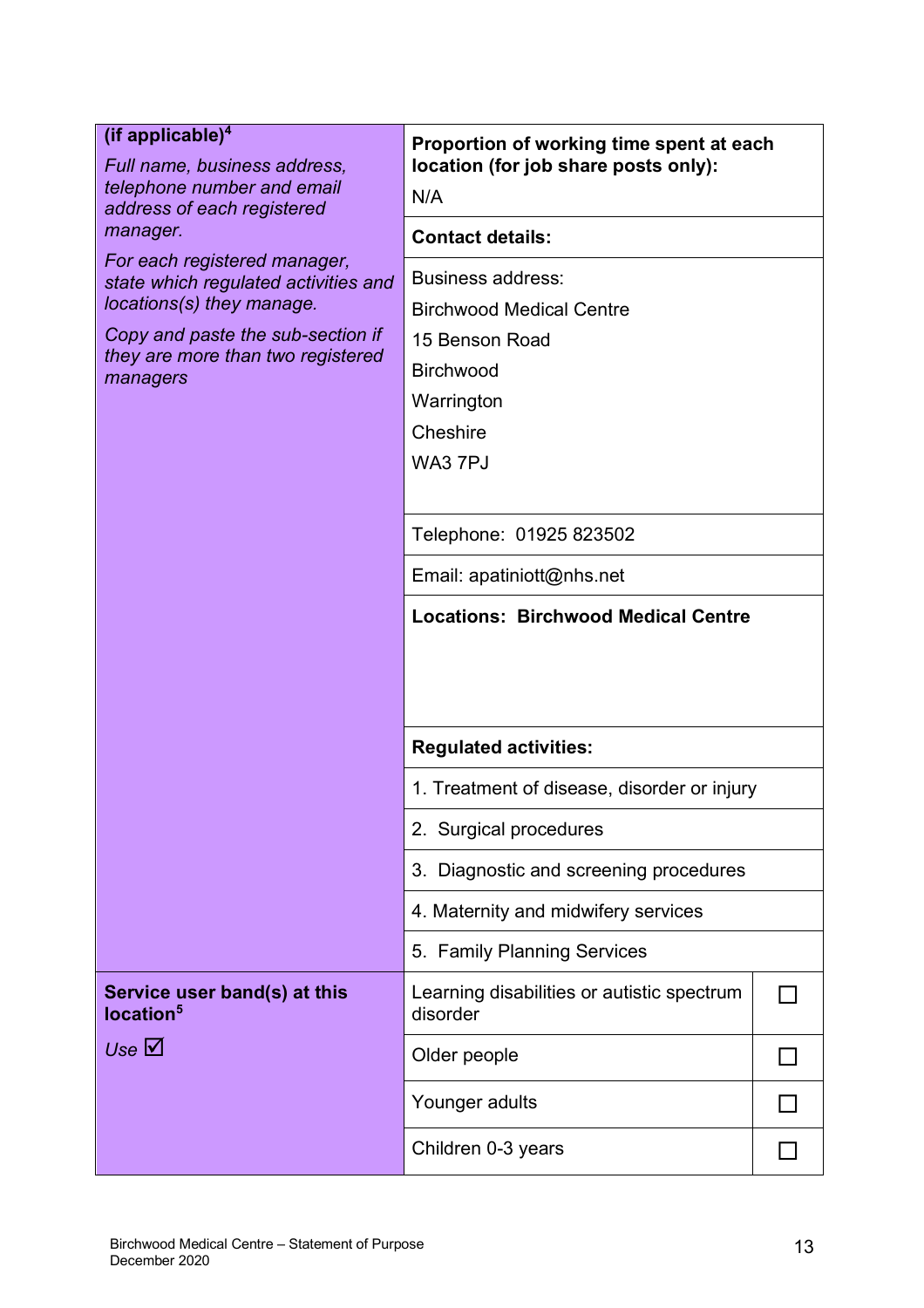|  | Children 4-12 years                                   |  |
|--|-------------------------------------------------------|--|
|  | Children 13-18 years                                  |  |
|  | Mental health                                         |  |
|  | Physical disability                                   |  |
|  | Sensory impairment                                    |  |
|  | Dementia                                              |  |
|  | People detained under the Mental<br><b>Health Act</b> |  |
|  | People who misuse drugs and alcohol                   |  |
|  | People with an eating disorder                        |  |
|  | Whole population                                      |  |
|  | None of the above                                     |  |
|  | Please give details:                                  |  |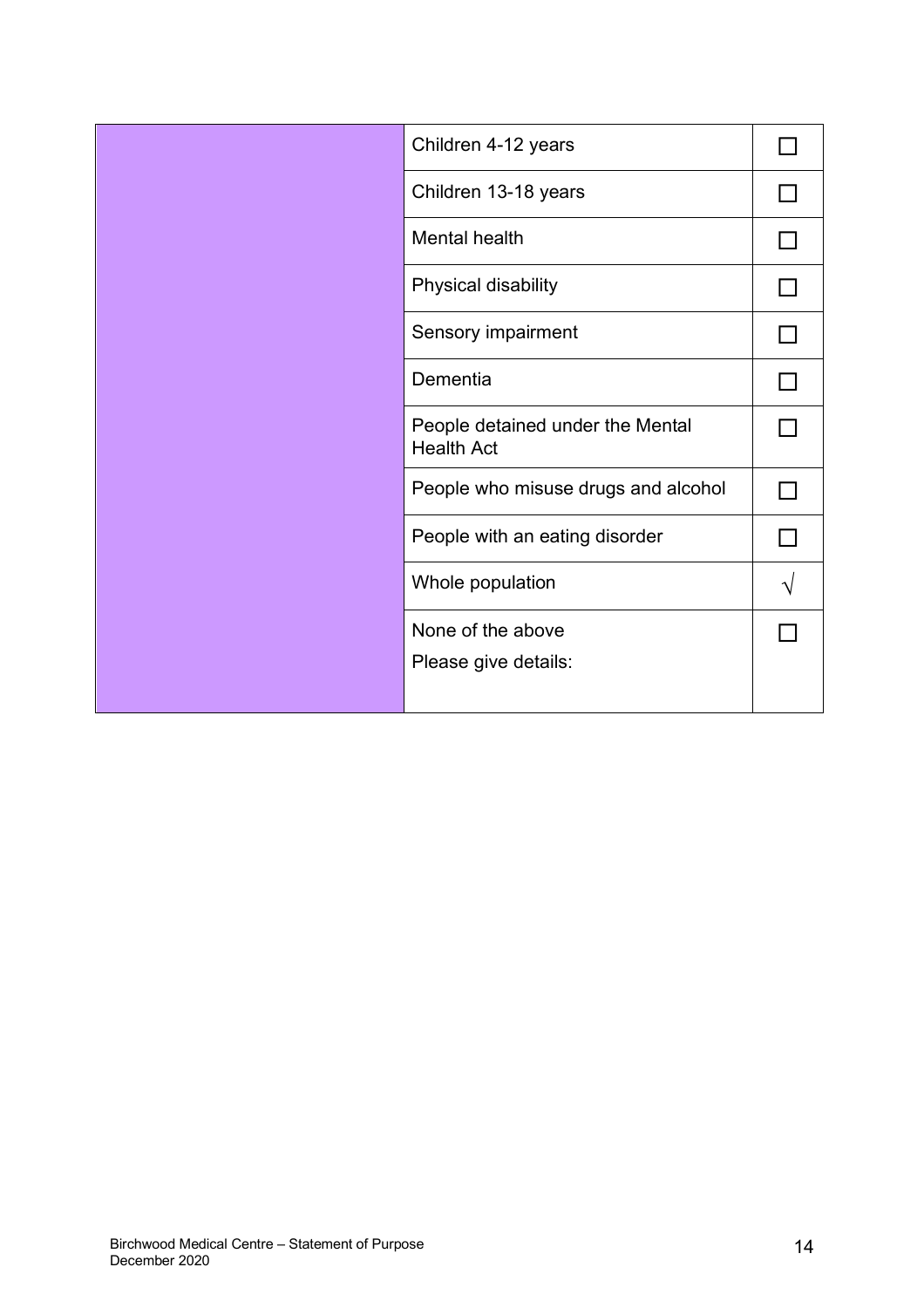| <b>Regulated activity 3</b><br>As shown on your certificate of<br>registration                                                                                                                          | Diagnostic and screening procedures                                   |  |
|---------------------------------------------------------------------------------------------------------------------------------------------------------------------------------------------------------|-----------------------------------------------------------------------|--|
| <b>Services</b><br>What services, care and/or<br>treatment do you provide for this<br>regulated activity? (For example<br>GP, dentist, acute hospital, care<br>home with nursing, sheltered<br>housing) | Taking blood samples<br><b>Excision of skin lesions</b><br>Aspiration |  |
| <b>Locations</b><br>As listed on your certificate of registration. Please repeat the section below for each<br>location for this regulated activity                                                     |                                                                       |  |
| <b>Location 1:</b>                                                                                                                                                                                      |                                                                       |  |
| <b>Name of location</b>                                                                                                                                                                                 | <b>Birchwood Medical Centre</b>                                       |  |
| <b>Address line 1</b>                                                                                                                                                                                   | 15 Benson Road                                                        |  |
| <b>Address line 2</b>                                                                                                                                                                                   | <b>Birchwood</b>                                                      |  |
| <b>Address line 3</b>                                                                                                                                                                                   | Warrington                                                            |  |
| <b>Address line 4</b>                                                                                                                                                                                   | Cheshire                                                              |  |
| <b>Address line 5</b>                                                                                                                                                                                   | WA3 7PJ                                                               |  |
| <b>Brief description of location<sup>2</sup></b>                                                                                                                                                        | Primary medical care centre                                           |  |
| No of approved places/beds<br>(not NHS) <sup>3</sup>                                                                                                                                                    | 0                                                                     |  |
| Name and contact details of                                                                                                                                                                             | <b>Registered manager 1</b>                                           |  |
| registered manager(s)                                                                                                                                                                                   | <b>Full name: Dr Anthony Kieron Patiniott</b>                         |  |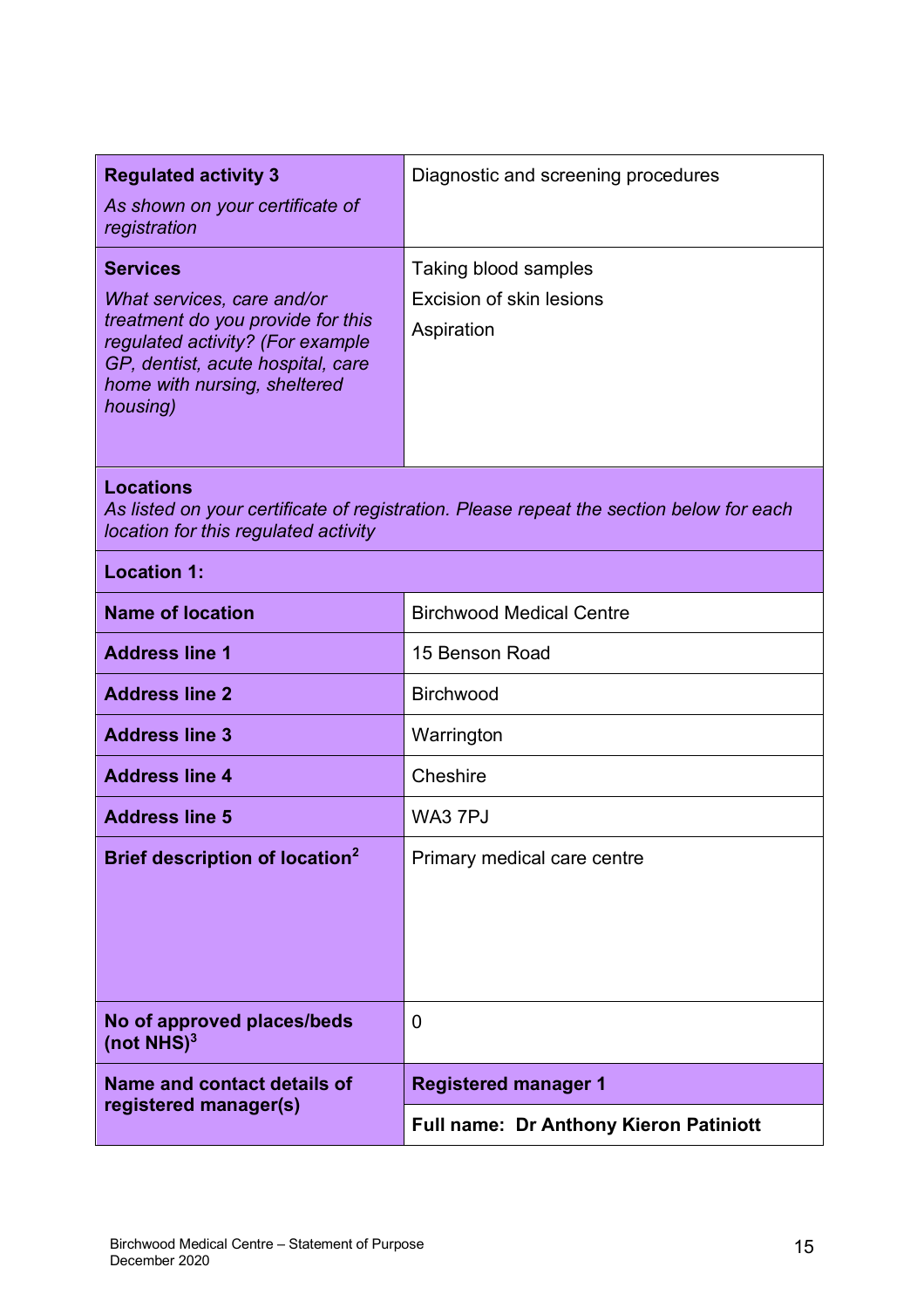| (if applicable) $4$<br>Full name, business address,<br>telephone number and email<br>address of each registered<br>manager.<br>For each registered manager,<br>state which regulated activities and<br>locations(s) they manage.<br>Copy and paste the sub-section if<br>they are more than two registered<br>managers | Proportion of working time spent at each<br>location (for job share posts only):<br>N/A                                                                                                                                                      |  |
|------------------------------------------------------------------------------------------------------------------------------------------------------------------------------------------------------------------------------------------------------------------------------------------------------------------------|----------------------------------------------------------------------------------------------------------------------------------------------------------------------------------------------------------------------------------------------|--|
|                                                                                                                                                                                                                                                                                                                        | <b>Contact details:</b>                                                                                                                                                                                                                      |  |
|                                                                                                                                                                                                                                                                                                                        | <b>Business address:</b><br><b>Birchwood Medical Centre</b><br>15 Benson Road<br><b>Birchwood</b><br>Warrington<br>Cheshire<br>WA3 7PJ<br>Telephone: 01925 823502<br>Email: apatiniott@nhs.net<br><b>Locations: Birchwood Medical Centre</b> |  |
|                                                                                                                                                                                                                                                                                                                        | <b>Regulated activities:</b>                                                                                                                                                                                                                 |  |
|                                                                                                                                                                                                                                                                                                                        | 1. Treatment of disease, disorder or injury                                                                                                                                                                                                  |  |
|                                                                                                                                                                                                                                                                                                                        | 2. Surgical procedures                                                                                                                                                                                                                       |  |
|                                                                                                                                                                                                                                                                                                                        | 3. Diagnostic and screening procedures                                                                                                                                                                                                       |  |
|                                                                                                                                                                                                                                                                                                                        | 4. Maternity and midwifery services                                                                                                                                                                                                          |  |
|                                                                                                                                                                                                                                                                                                                        | 5. Family Planning Services                                                                                                                                                                                                                  |  |
| Service user band(s) at this<br>location <sup>5</sup>                                                                                                                                                                                                                                                                  | Learning disabilities or autistic spectrum<br>disorder                                                                                                                                                                                       |  |
| Use $\boxtimes$                                                                                                                                                                                                                                                                                                        | Older people                                                                                                                                                                                                                                 |  |
|                                                                                                                                                                                                                                                                                                                        | Younger adults                                                                                                                                                                                                                               |  |
|                                                                                                                                                                                                                                                                                                                        | Children 0-3 years                                                                                                                                                                                                                           |  |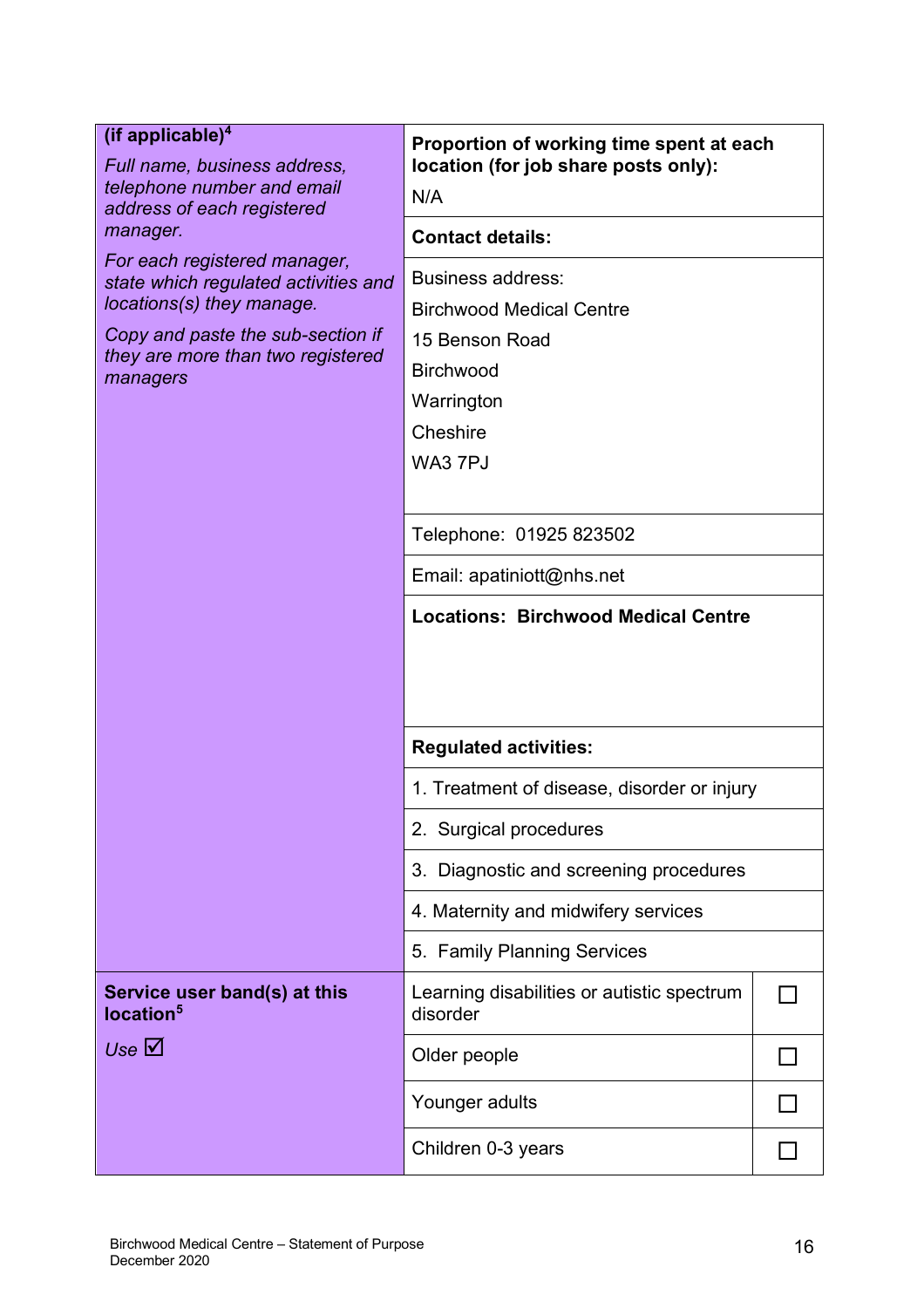|  | Children 4-12 years                                   |  |
|--|-------------------------------------------------------|--|
|  | Children 13-18 years                                  |  |
|  | Mental health                                         |  |
|  | Physical disability                                   |  |
|  | Sensory impairment                                    |  |
|  | Dementia                                              |  |
|  | People detained under the Mental<br><b>Health Act</b> |  |
|  | People who misuse drugs and alcohol                   |  |
|  | People with an eating disorder                        |  |
|  | Whole population                                      |  |
|  | None of the above                                     |  |
|  | Please give details:                                  |  |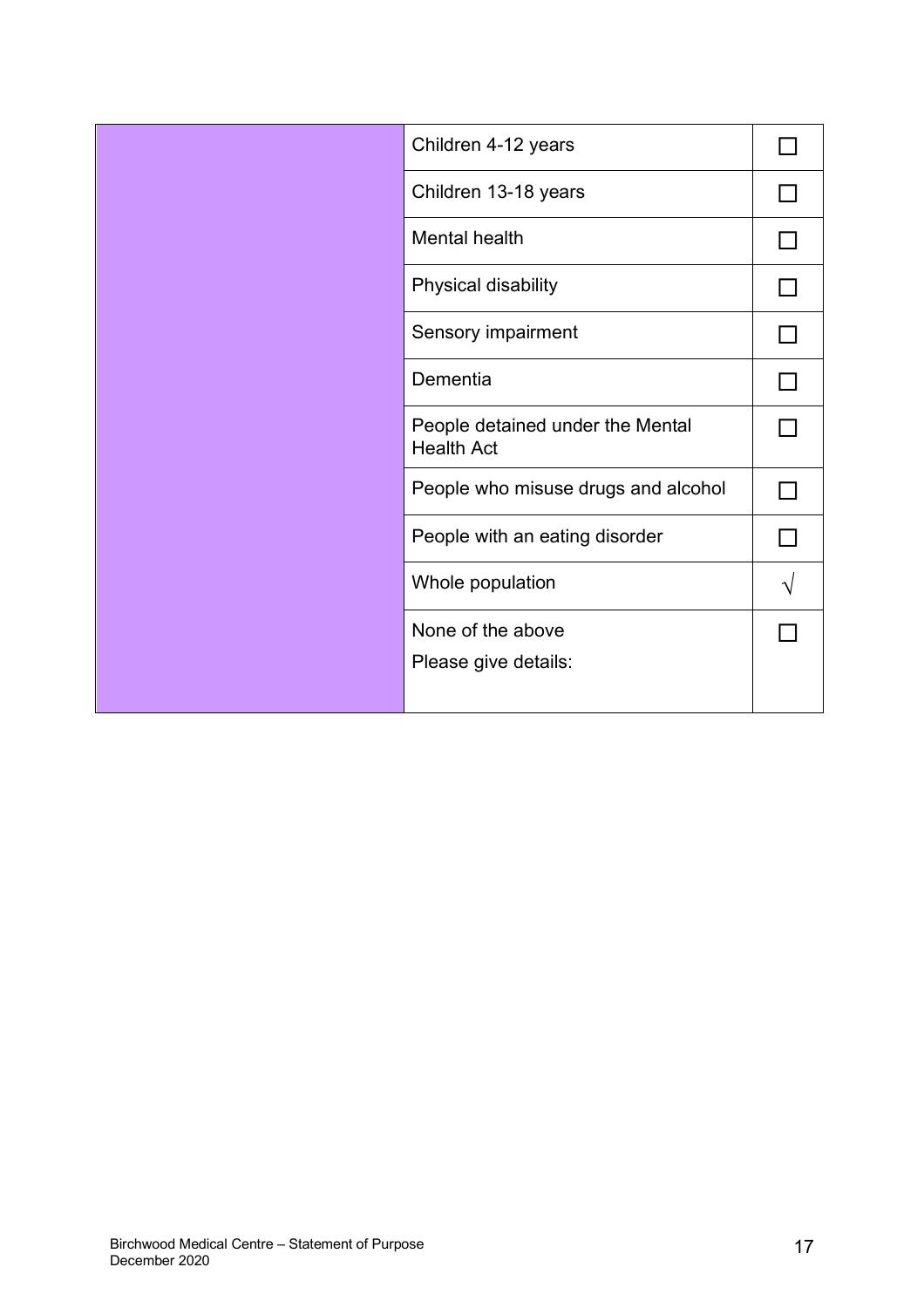| <b>Regulated activity 4</b>                                                                                                                                                          | Maternity and midwifery services              |  |
|--------------------------------------------------------------------------------------------------------------------------------------------------------------------------------------|-----------------------------------------------|--|
| As shown on your certificate of<br>registration                                                                                                                                      |                                               |  |
| <b>Services</b>                                                                                                                                                                      | Ante-natal care                               |  |
| What services, care and/or<br>treatment do you provide for this<br>regulated activity? (For example<br>GP, dentist, acute hospital, care<br>home with nursing, sheltered<br>housing) | Post-natal care                               |  |
| <b>Locations</b><br>As listed on your certificate of registration. Please repeat the section below for each<br>location for this regulated activity                                  |                                               |  |
| <b>Location 1:</b>                                                                                                                                                                   |                                               |  |
| <b>Name of location</b>                                                                                                                                                              | <b>Birchwood Medical Centre</b>               |  |
| <b>Address line 1</b>                                                                                                                                                                | 15 Benson Road                                |  |
| <b>Address line 2</b>                                                                                                                                                                | <b>Birchwood</b>                              |  |
| <b>Address line 3</b>                                                                                                                                                                | Warrington                                    |  |
| <b>Address line 4</b>                                                                                                                                                                | Cheshire                                      |  |
| <b>Address line 5</b>                                                                                                                                                                | WA3 7PJ                                       |  |
| Brief description of location <sup>2</sup>                                                                                                                                           | Primary medical care centre                   |  |
| No of approved places/beds<br>(not $NHS$ ) <sup>3</sup>                                                                                                                              | 0                                             |  |
| Name and contact details of                                                                                                                                                          | <b>Registered manager 1</b>                   |  |
| registered manager(s)                                                                                                                                                                | <b>Full name: Dr Anthony Kieron Patiniott</b> |  |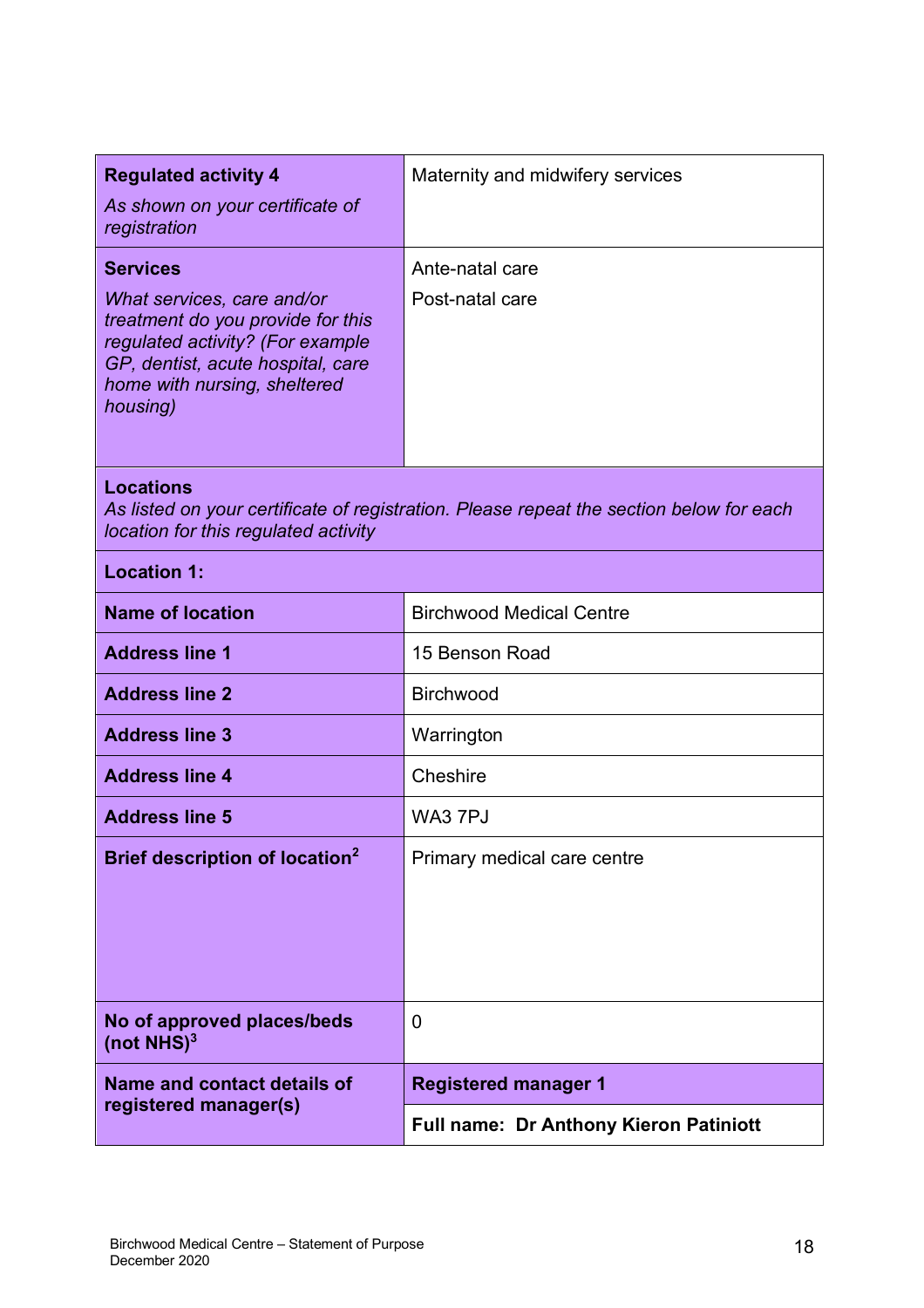| (if applicable) $4$<br>Full name, business address,<br>telephone number and email<br>address of each registered<br>manager.<br>For each registered manager,<br>state which regulated activities and<br>locations(s) they manage.<br>Copy and paste the sub-section if<br>they are more than two registered<br>managers | Proportion of working time spent at each<br>location (for job share posts only):<br>N/A                                                                                                                                                      |  |
|------------------------------------------------------------------------------------------------------------------------------------------------------------------------------------------------------------------------------------------------------------------------------------------------------------------------|----------------------------------------------------------------------------------------------------------------------------------------------------------------------------------------------------------------------------------------------|--|
|                                                                                                                                                                                                                                                                                                                        | <b>Contact details:</b>                                                                                                                                                                                                                      |  |
|                                                                                                                                                                                                                                                                                                                        | <b>Business address:</b><br><b>Birchwood Medical Centre</b><br>15 Benson Road<br><b>Birchwood</b><br>Warrington<br>Cheshire<br>WA3 7PJ<br>Telephone: 01925 823502<br>Email: apatiniott@nhs.net<br><b>Locations: Birchwood Medical Centre</b> |  |
|                                                                                                                                                                                                                                                                                                                        | <b>Regulated activities:</b>                                                                                                                                                                                                                 |  |
|                                                                                                                                                                                                                                                                                                                        | 1. Treatment of disease, disorder or injury                                                                                                                                                                                                  |  |
|                                                                                                                                                                                                                                                                                                                        | 2. Surgical procedures                                                                                                                                                                                                                       |  |
|                                                                                                                                                                                                                                                                                                                        | 3. Diagnostic and screening procedures                                                                                                                                                                                                       |  |
|                                                                                                                                                                                                                                                                                                                        | 4. Maternity and midwifery services                                                                                                                                                                                                          |  |
|                                                                                                                                                                                                                                                                                                                        | 5. Family Planning Services                                                                                                                                                                                                                  |  |
| Service user band(s) at this<br>location <sup>5</sup>                                                                                                                                                                                                                                                                  | Learning disabilities or autistic spectrum<br>disorder                                                                                                                                                                                       |  |
| Use $\boxtimes$                                                                                                                                                                                                                                                                                                        | Older people                                                                                                                                                                                                                                 |  |
|                                                                                                                                                                                                                                                                                                                        | Younger adults                                                                                                                                                                                                                               |  |
|                                                                                                                                                                                                                                                                                                                        | Children 0-3 years                                                                                                                                                                                                                           |  |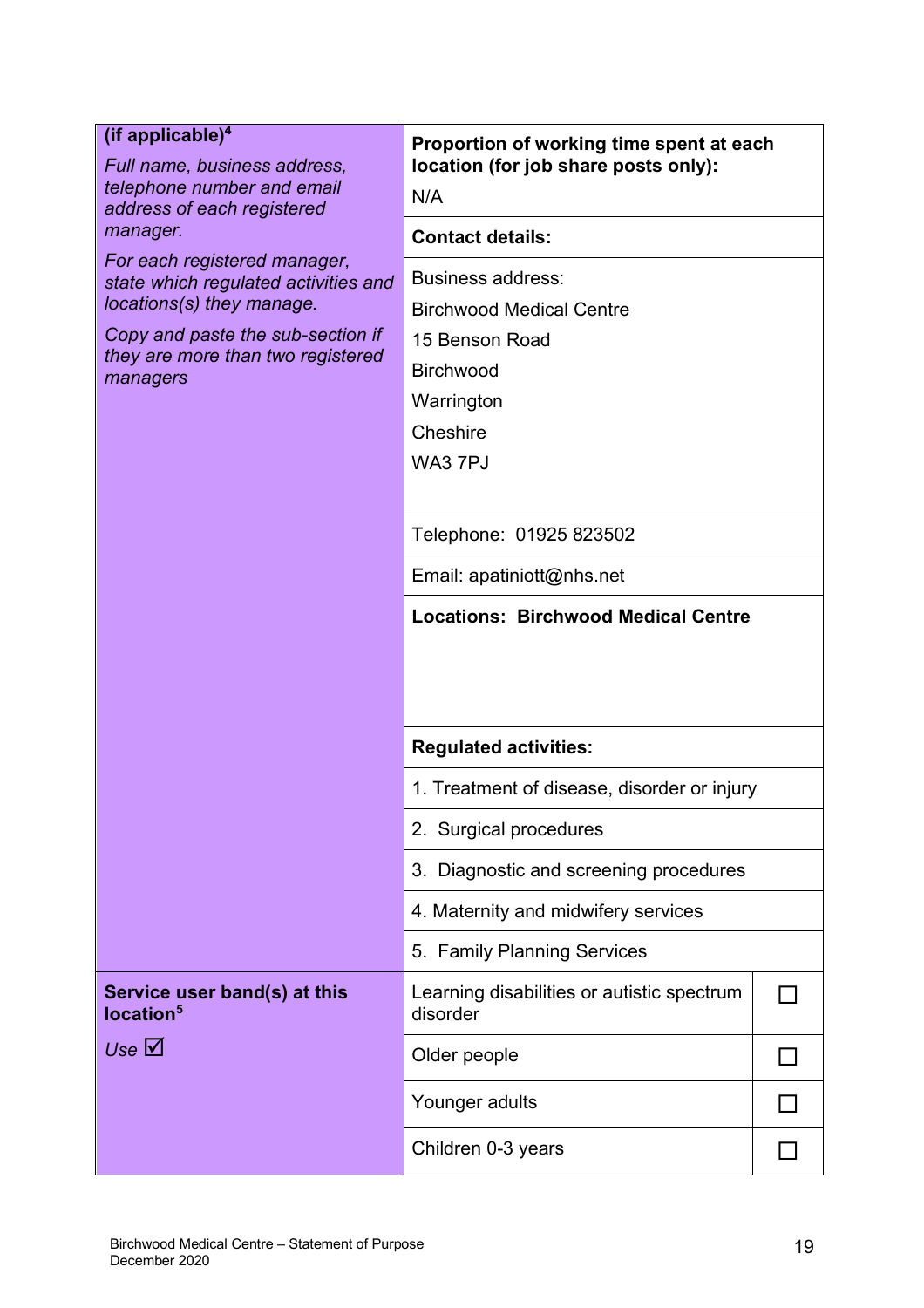|  | Children 4-12 years                                   |  |
|--|-------------------------------------------------------|--|
|  | Children 13-18 years                                  |  |
|  | Mental health                                         |  |
|  | Physical disability                                   |  |
|  | Sensory impairment                                    |  |
|  | Dementia                                              |  |
|  | People detained under the Mental<br><b>Health Act</b> |  |
|  | People who misuse drugs and alcohol                   |  |
|  | People with an eating disorder                        |  |
|  | Whole population                                      |  |
|  | None of the above                                     |  |
|  | Please give details:                                  |  |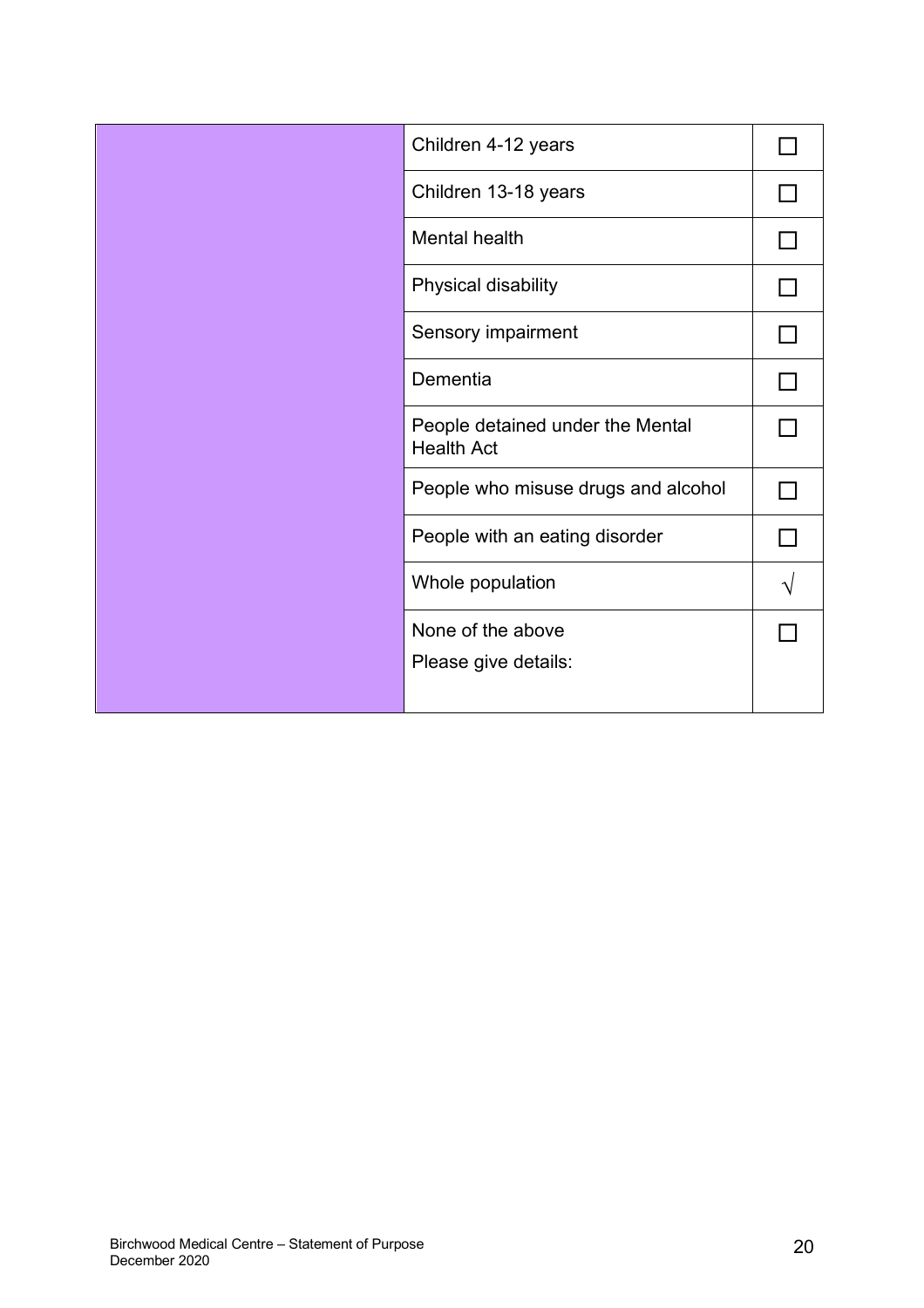| <b>Regulated activity 5</b>                                                                                                                                                                             | Family planning services                                   |  |
|---------------------------------------------------------------------------------------------------------------------------------------------------------------------------------------------------------|------------------------------------------------------------|--|
| As shown on your certificate of<br>registration                                                                                                                                                         |                                                            |  |
| <b>Services</b><br>What services, care and/or<br>treatment do you provide for this<br>regulated activity? (For example<br>GP, dentist, acute hospital, care<br>home with nursing, sheltered<br>housing) | Insertion/removal of intrauterine contraceptive<br>devices |  |
| <b>Locations</b><br>As listed on your certificate of registration. Please repeat the section below for each<br>location for this regulated activity                                                     |                                                            |  |
| <b>Location 1:</b>                                                                                                                                                                                      |                                                            |  |
| <b>Name of location</b>                                                                                                                                                                                 | <b>Birchwood Medical Centre</b>                            |  |
| <b>Address line 1</b>                                                                                                                                                                                   | 15 Benson Road                                             |  |
| <b>Address line 2</b>                                                                                                                                                                                   | <b>Birchwood</b>                                           |  |
| <b>Address line 3</b>                                                                                                                                                                                   | Warrington                                                 |  |
| <b>Address line 4</b>                                                                                                                                                                                   | Cheshire                                                   |  |
| <b>Address line 5</b>                                                                                                                                                                                   | WA3 7PJ                                                    |  |
| Brief description of location <sup>2</sup>                                                                                                                                                              | Primary medical care centre                                |  |
| No of approved places/beds<br>(not $NHS$ ) <sup>3</sup>                                                                                                                                                 | 0                                                          |  |
| Name and contact details of<br>registered manager(s)                                                                                                                                                    | <b>Registered manager 1</b>                                |  |
|                                                                                                                                                                                                         | <b>Full name: Dr Anthony Kieron Patiniott</b>              |  |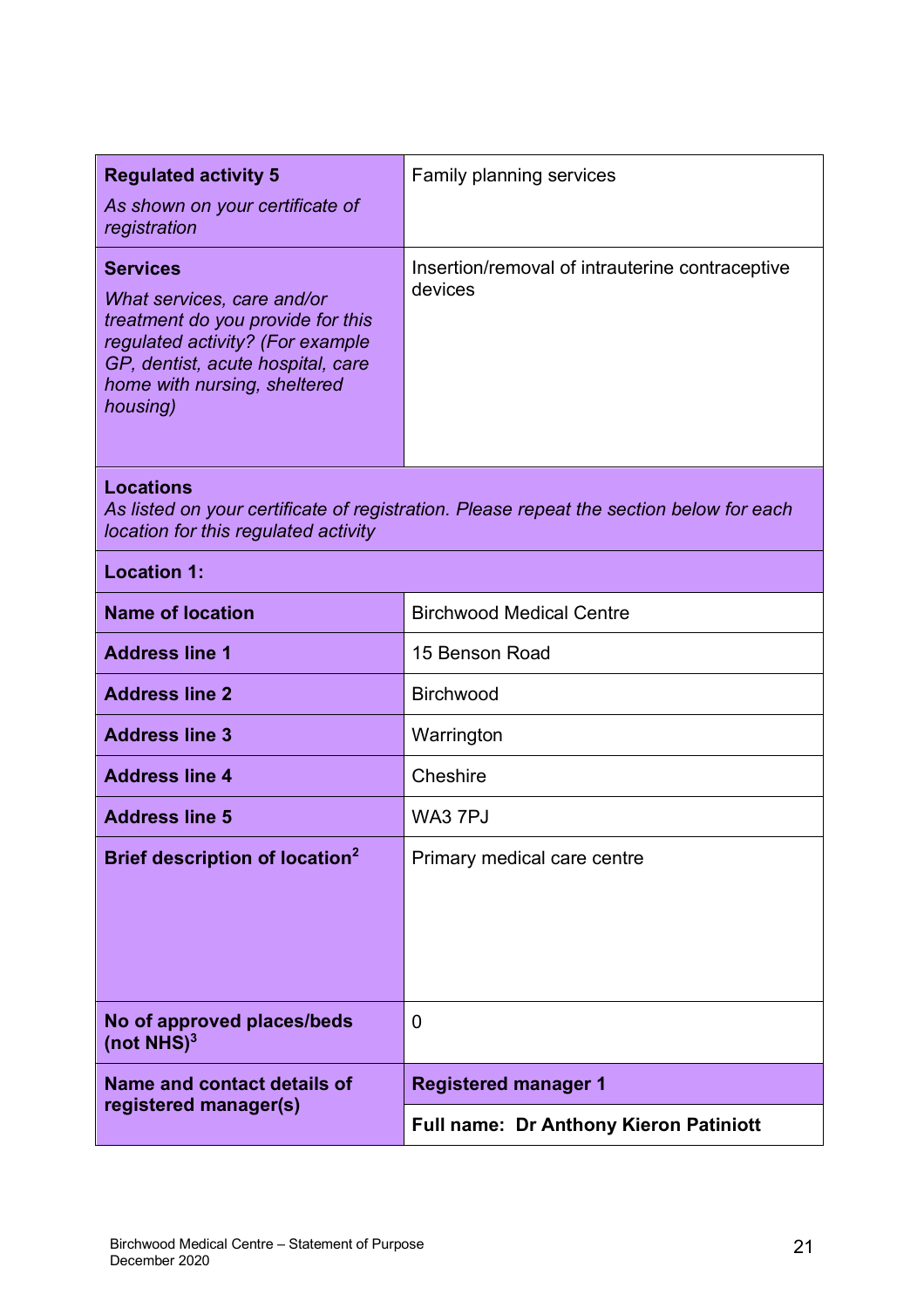| (if applicable) $4$<br>Full name, business address,<br>telephone number and email<br>address of each registered<br>manager.<br>For each registered manager,<br>state which regulated activities and<br>locations(s) they manage.<br>Copy and paste the sub-section if<br>they are more than two registered<br>managers | Proportion of working time spent at each<br>location (for job share posts only):<br>N/A                                                                                                                                                      |  |
|------------------------------------------------------------------------------------------------------------------------------------------------------------------------------------------------------------------------------------------------------------------------------------------------------------------------|----------------------------------------------------------------------------------------------------------------------------------------------------------------------------------------------------------------------------------------------|--|
|                                                                                                                                                                                                                                                                                                                        | <b>Contact details:</b>                                                                                                                                                                                                                      |  |
|                                                                                                                                                                                                                                                                                                                        | <b>Business address:</b><br><b>Birchwood Medical Centre</b><br>15 Benson Road<br><b>Birchwood</b><br>Warrington<br>Cheshire<br>WA3 7PJ<br>Telephone: 01925 823502<br>Email: apatiniott@nhs.net<br><b>Locations: Birchwood Medical Centre</b> |  |
|                                                                                                                                                                                                                                                                                                                        | <b>Regulated activities:</b>                                                                                                                                                                                                                 |  |
|                                                                                                                                                                                                                                                                                                                        | 1. Treatment of disease, disorder or injury                                                                                                                                                                                                  |  |
|                                                                                                                                                                                                                                                                                                                        | 2. Surgical procedures                                                                                                                                                                                                                       |  |
|                                                                                                                                                                                                                                                                                                                        | 3. Diagnostic and screening procedures                                                                                                                                                                                                       |  |
|                                                                                                                                                                                                                                                                                                                        | 4. Maternity and midwifery services                                                                                                                                                                                                          |  |
|                                                                                                                                                                                                                                                                                                                        | 5. Family Planning Services                                                                                                                                                                                                                  |  |
| Service user band(s) at this<br>location <sup>5</sup>                                                                                                                                                                                                                                                                  | Learning disabilities or autistic spectrum<br>disorder                                                                                                                                                                                       |  |
| Use $\boxtimes$                                                                                                                                                                                                                                                                                                        | Older people                                                                                                                                                                                                                                 |  |
|                                                                                                                                                                                                                                                                                                                        | Younger adults                                                                                                                                                                                                                               |  |
|                                                                                                                                                                                                                                                                                                                        | Children 0-3 years                                                                                                                                                                                                                           |  |